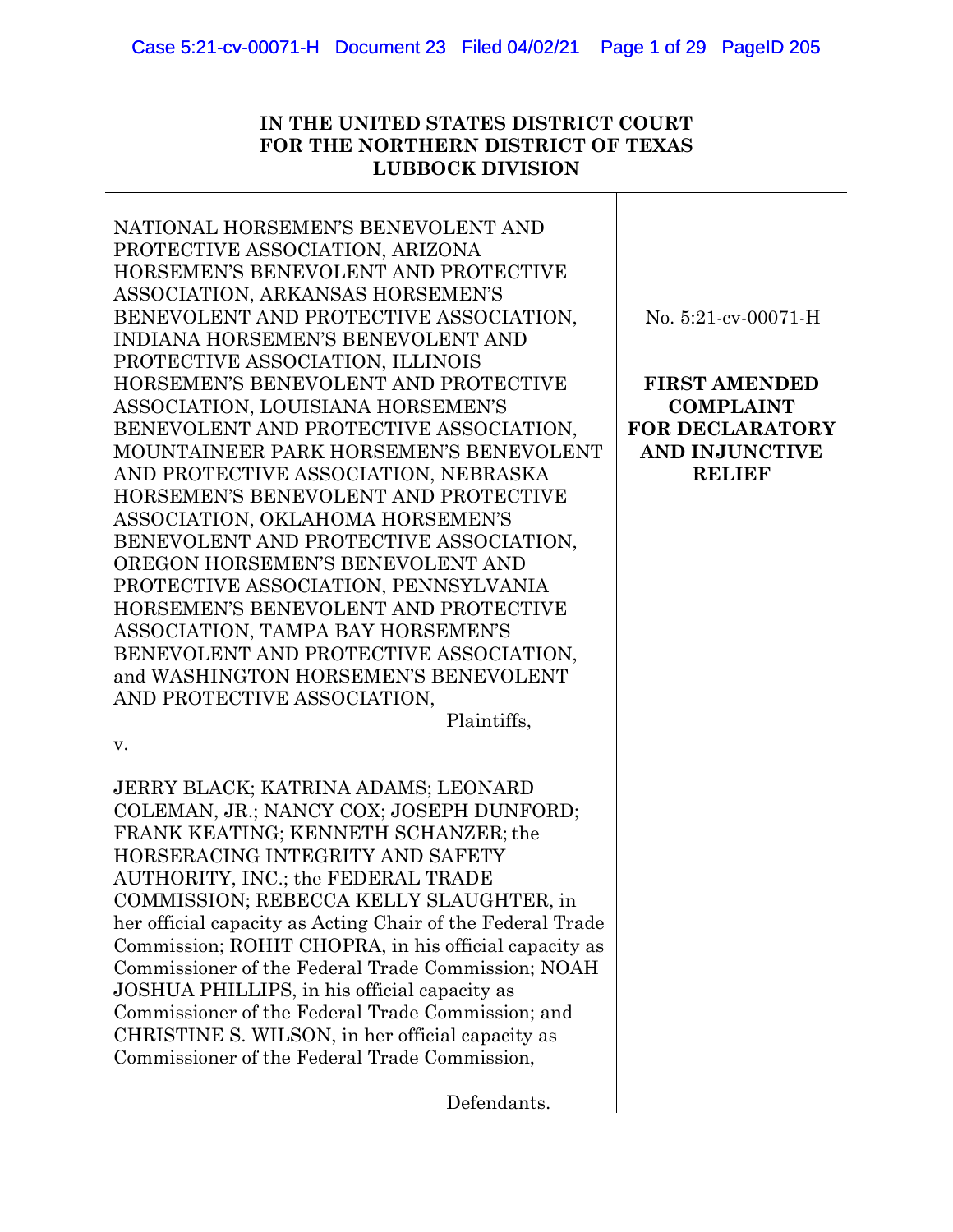## **INTRODUCTION**

1. Thousands of owners and trainers of Thoroughbred racehorses represented by Plaintiffs bring this action to challenge the recently enacted federal Horseracing Integrity and Safety Act ("HISA"), which, among other things, unconstitutionally delegates to a private entity the legislative authority to regulate Plaintiffs.

2. "Federal lawmakers cannot delegate regulatory authority to a private entity." *Ass'n of Am. R.R. v. U.S. Dep't of Transp.*, 721 F.3d 666, 670 (D.C. Cir. 2013) (vacated and remanded on other grounds by *Dep't of Transp. v. Ass'n of Am. R.R.*, 135 S. Ct. 1225 (2015)). Under the private nondelegation doctrine, granting regulatory authority to a private entity violates Article I, Section 1 of the United States Constitution, which states that, "All legislative Powers herein granted shall be vested in a Congress of the United States . . . ."

3. This Court should declare HISA unconstitutional and preliminarily and permanently enjoin Defendants from implementing and enforcing the law.

## **PARTIES**

4. Plaintiff National Horsemen's Benevolent and Protective Association ("National HBPA") is a not-for-profit corporation with its principal place of business in Lexington, Kentucky. Since 1940 it has represented the interests of Thoroughbred racehorse owners and trainers in the United States and Canada. The National HBPA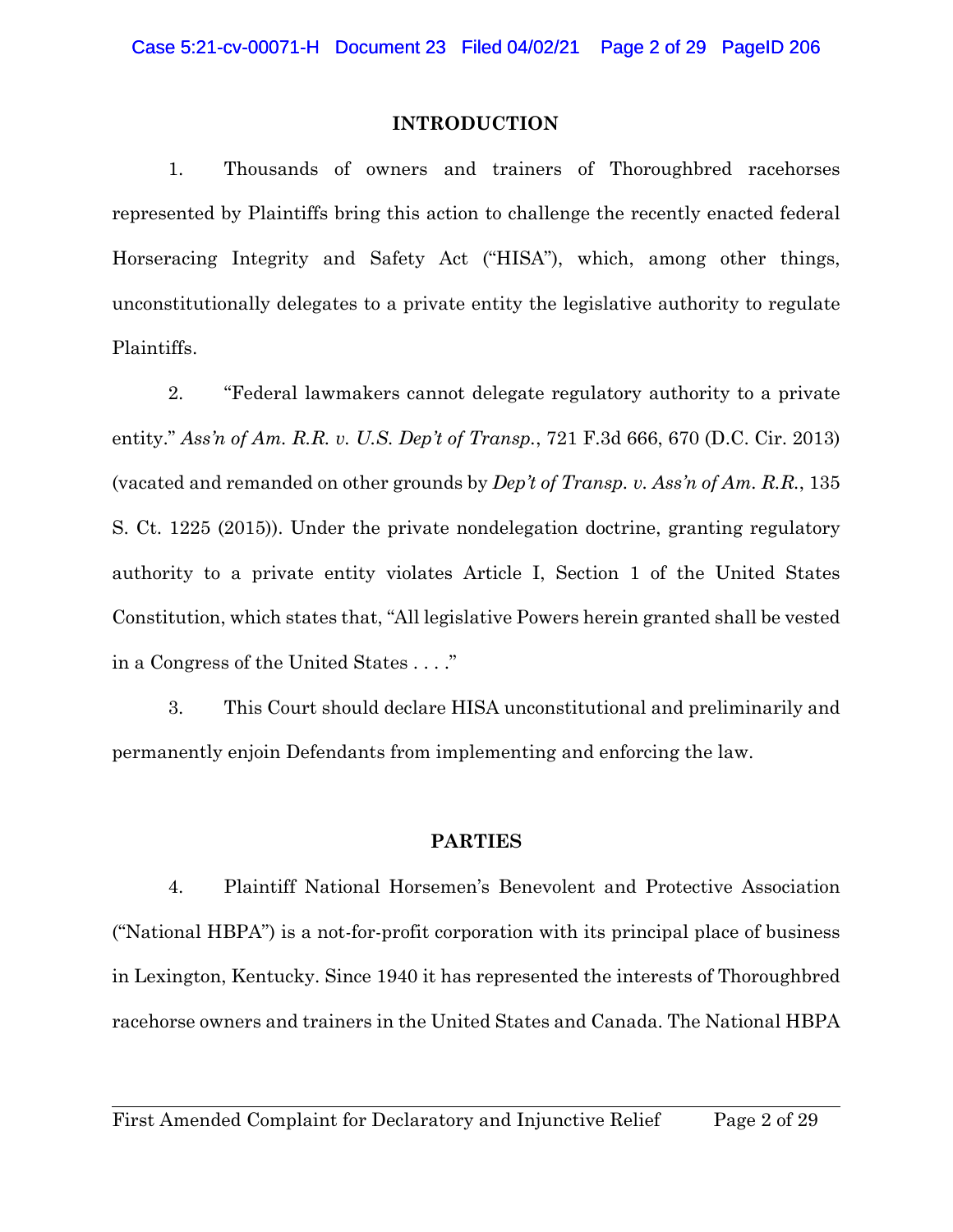#### Case 5:21-cv-00071-H Document 23 Filed 04/02/21 Page 3 of 29 PageID 207

has close to 30,000 members in 30 affiliate organizations throughout the United States and Canada. It is the largest representation group of Thoroughbred owners and trainers in the United States. Membership is open without restriction to all owners and trainers licensed by state racing authorities.

5. Plaintiff National HBPA's purpose, as set forth in its by-laws, includes co-operating with governmental authorities charged with regulating horse racing; making recommendations in the best interest of racing and its participants, including medication and safety rules; and representing owners and trainers before state and federal governmental entities, national industry organizations, and trade associations. Its principal goals are providing a representative voice for all Thoroughbred horsemen on matters integral to the advancement of Thoroughbred racing in the United States and Canada and encouraging the highest standards of horsemanship to continuously improve the care, health, and safety of the horse.

6. Plaintiff Arizona Horsemen's Benevolent and Protective Association ("Arizona HBPA") is a not-for-profit corporation with its principal place of business in Phoenix, Arizona. It is an affiliate of the National HBPA. The Arizona HBPA Thoroughbred owner and trainer members are licensed by the Arizona Racing Commission, the state agency with regulatory authority over all aspects of racing in Arizona, including promulgating and enforcing equine medication and safety rules.

7. Plaintiff Arizona HBPA negotiates contracts on behalf of its members with racetrack ownership that include terms and conditions under which racing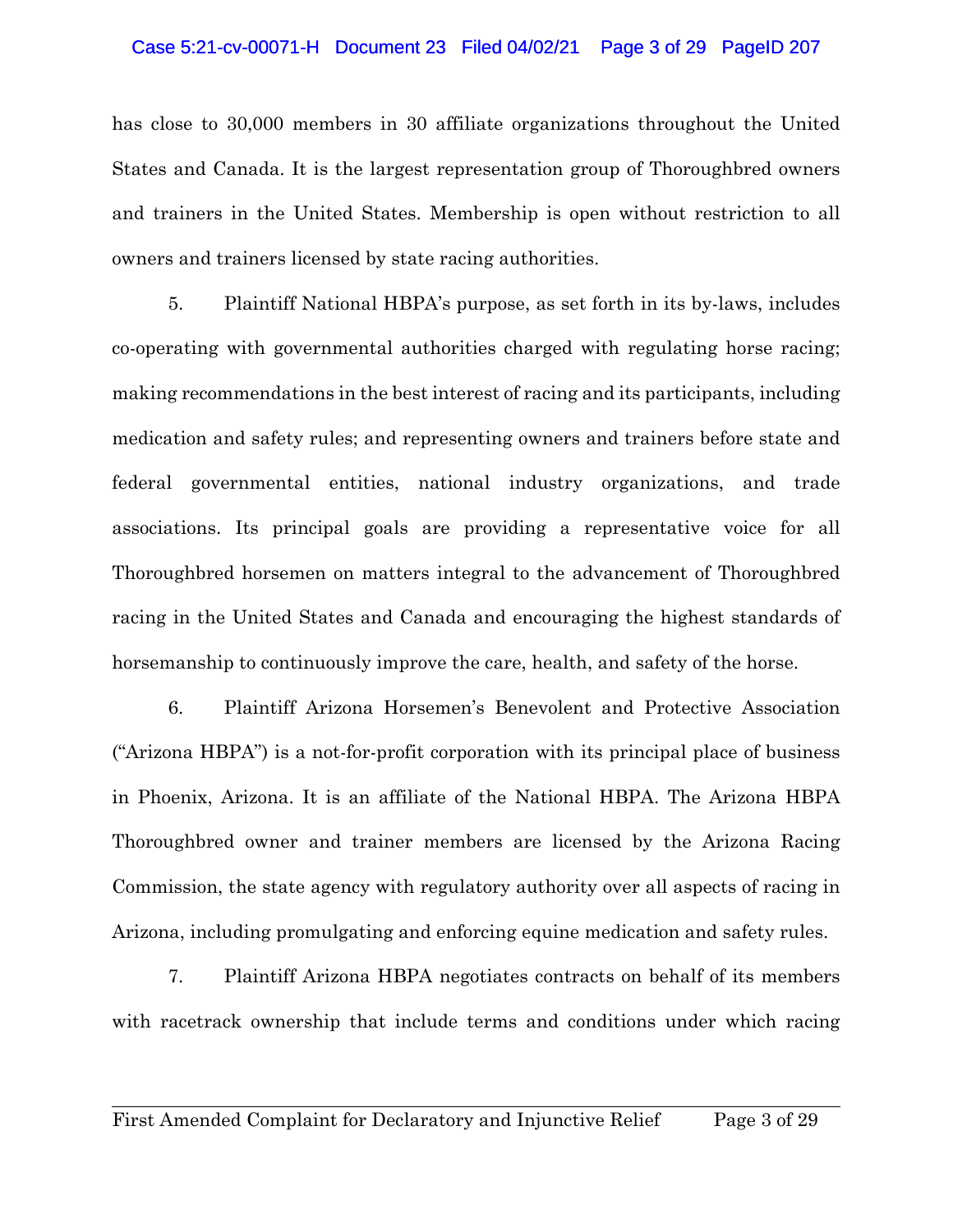#### Case 5:21-cv-00071-H Document 23 Filed 04/02/21 Page 4 of 29 PageID 208

occurs, consistent with applicable state laws and regulations of the Arizona Racing Commission, including those governing equine medication and safety.

8. Plaintiff Arkansas Horsemen's Benevolent and Protective Association ("Arkansas HBPA") is a not-for-profit corporation with its principal place of business in Hot Springs, Arkansas. It is an affiliate of the National HBPA. The Arkansas HBPA Thoroughbred owner and trainer members are licensed by the Arkansas Racing Commission, the state agency with regulatory authority over all aspects of racing in Arkansas, including promulgating and enforcing equine medication and safety rules.

9. Plaintiff Arkansas HBPA negotiates contracts on behalf of its members with racetrack ownership that include terms and conditions under which racing occurs, consistent with applicable state laws and regulations of the Arkansas Racing Commission, including those governing equine medication and safety.

10. Plaintiff Indiana Horsemen's Benevolent and Protective Association ("Indiana HBPA") is a not-for-profit corporation with its principal place of business in Shelbyville, Indiana. It is an affiliate of the National HBPA. The Indiana HBPA Thoroughbred owner and trainer members are licensed by the Indiana Racing Commission, the state agency with regulatory authority over all aspects of racing in Indiana, including promulgating and enforcing equine medication and safety rules.

11. Plaintiff Indiana HBPA negotiates contracts on behalf of its members with racetrack ownership that include terms and conditions under which racing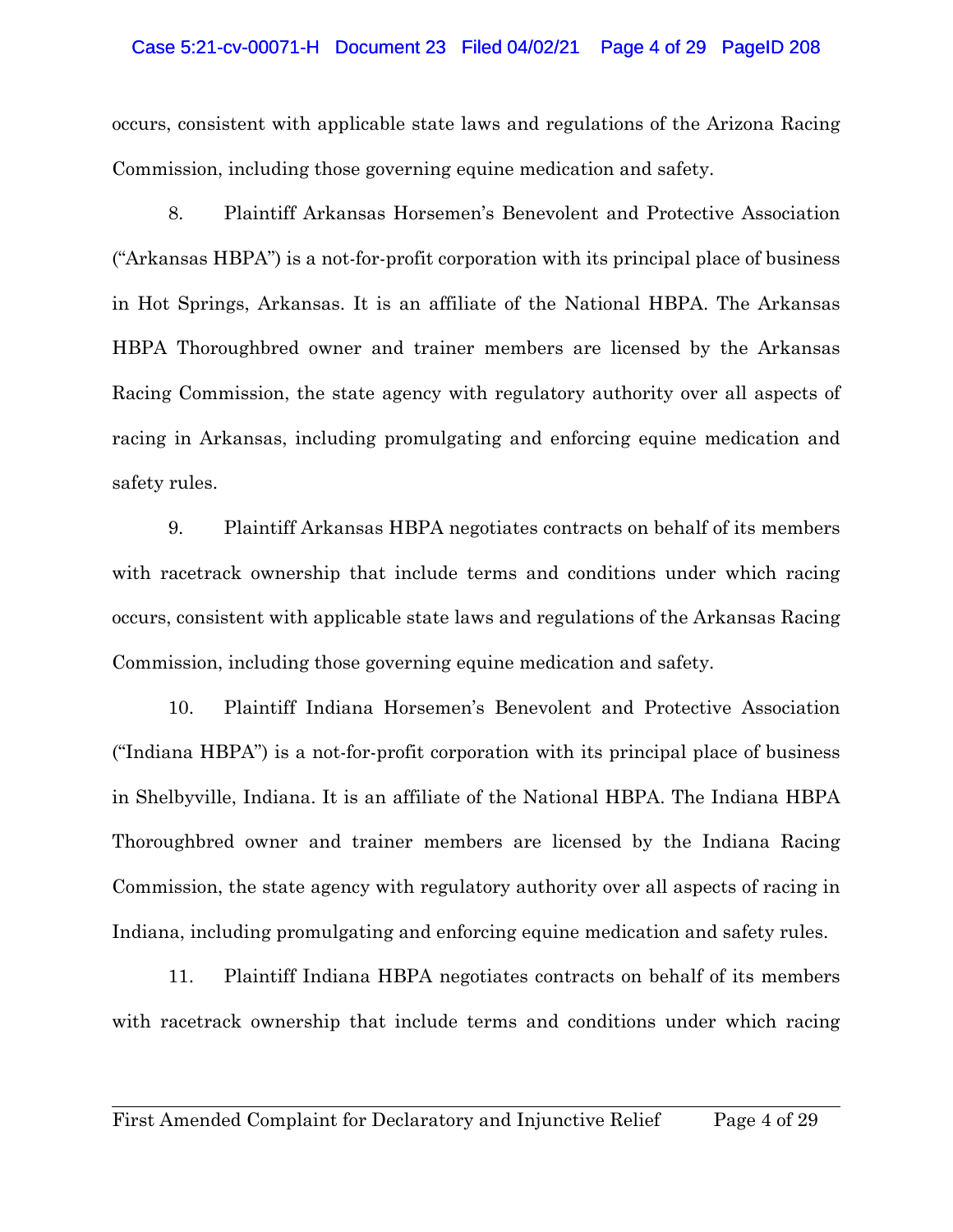## Case 5:21-cv-00071-H Document 23 Filed 04/02/21 Page 5 of 29 PageID 209

occurs, consistent with applicable state laws and regulations of the Indiana Racing Commission, including those governing equine medication and safety.

12. Plaintiff Illinois Horsemen's Benevolent and Protective Association ("Illinois HBPA") is a not-for-profit corporation with its principal place of business in Caseyville, Illinois. It is an affiliate of the National HBPA. The Illinois HBPA Thoroughbred owner and trainer members are licensed by the Illinois Racing Commission, the state agency with regulatory authority over all aspects of racing in Illinois, including promulgating and enforcing equine medication and safety rules.

13. Plaintiff Illinois HBPA negotiates contracts on behalf of its members with racetrack ownership that include terms and conditions under which racing occurs, consistent with applicable state laws and regulations of the Illinois Racing Commission, including those governing equine medication and safety.

14. Plaintiff Louisiana Horsemen's Benevolent and Protective Association ("Louisiana HBPA") is a not-for-profit corporation with its principal place of business in New Orleans, Louisiana. It is an affiliate of the National HBPA. The Louisiana HBPA Thoroughbred owner and trainer members are licensed by the Louisiana Racing Commission, the state agency with regulatory authority over all aspects of racing in Louisiana, including promulgating and enforcing equine medication and safety rules.

15. Plaintiff Louisiana HBPA negotiates contracts on behalf of its members with racetrack ownership that include terms and conditions under which racing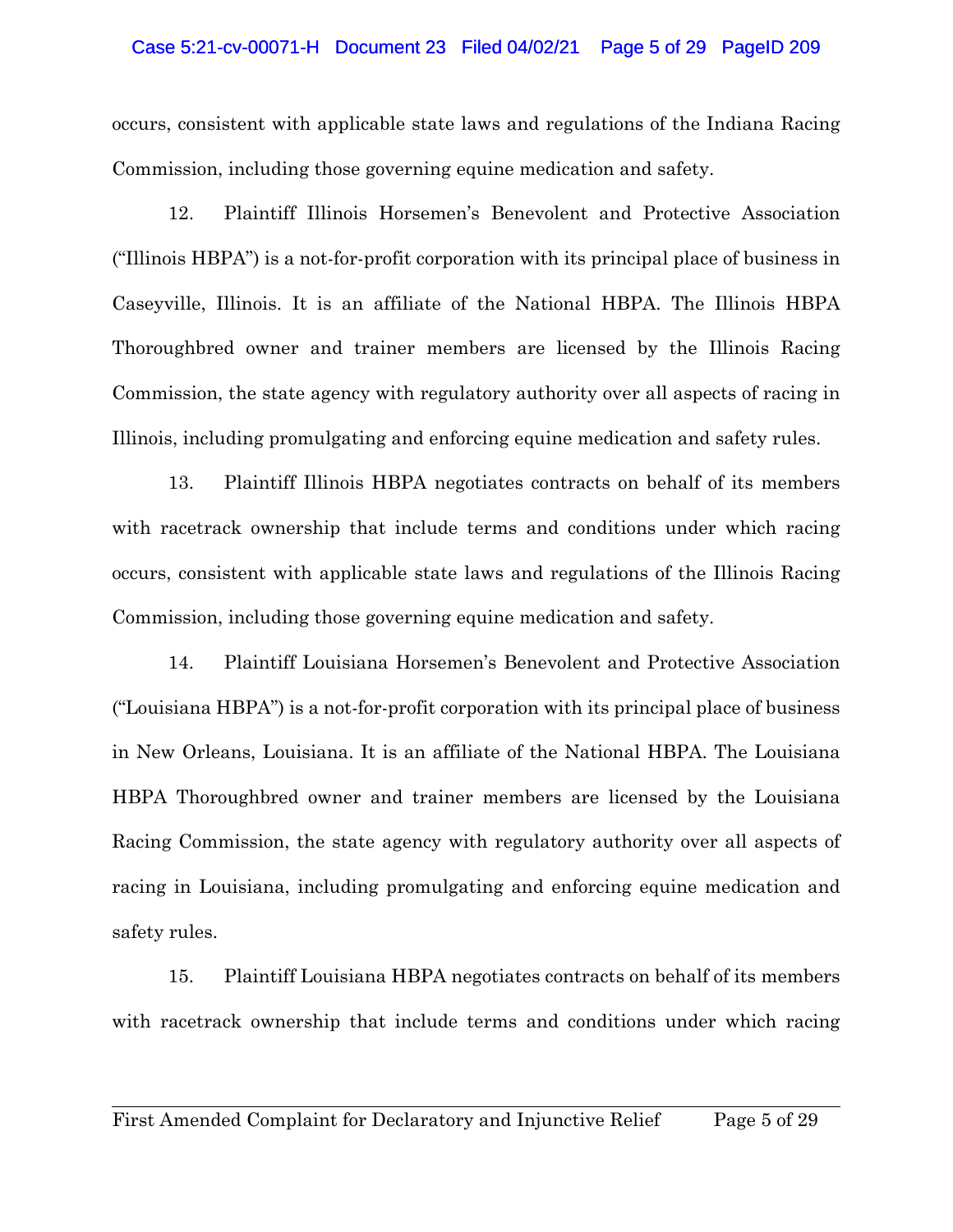#### Case 5:21-cv-00071-H Document 23 Filed 04/02/21 Page 6 of 29 PageID 210

occurs, consistent with applicable state laws and regulations of the Louisiana Racing Commission, including those governing equine medication and safety.

16. Plaintiff Mountaineer Park Horsemen's Benevolent and Protective Association ("Mountaineer Park HBPA") is a not-for-profit corporation with its principal place of business in Newell, West Virginia. It is an affiliate of the National HBPA. The Mountaineer Park HBPA Thoroughbred owner and trainer members are licensed by the West Virginia Racing Commission, the state agency with regulatory authority over all aspects of racing in West Virginia, including promulgating and enforcing equine medication and safety rules.

17. Plaintiff Mountaineer Park HBPA negotiates contracts on behalf of its members with racetrack ownership that include terms and conditions under which racing occurs, consistent with applicable state laws and regulations of the West Virginia Racing Commission, including those governing equine medication and safety.

18. Plaintiff Nebraska Horsemen's Benevolent and Protective Association ("Nebraska HBPA") is a not-for-profit corporation with its principal place of business in Lincoln, Nebraska. It is an affiliate of the National HBPA. The Nebraska HBPA Thoroughbred owner and trainer members are licensed by the Nebraska Racing Commission, the state agency with regulatory authority over all aspects of racing in Nebraska, including promulgating and enforcing equine medication and safety rules.

19. Plaintiff Nebraska HBPA negotiates contracts on behalf of its members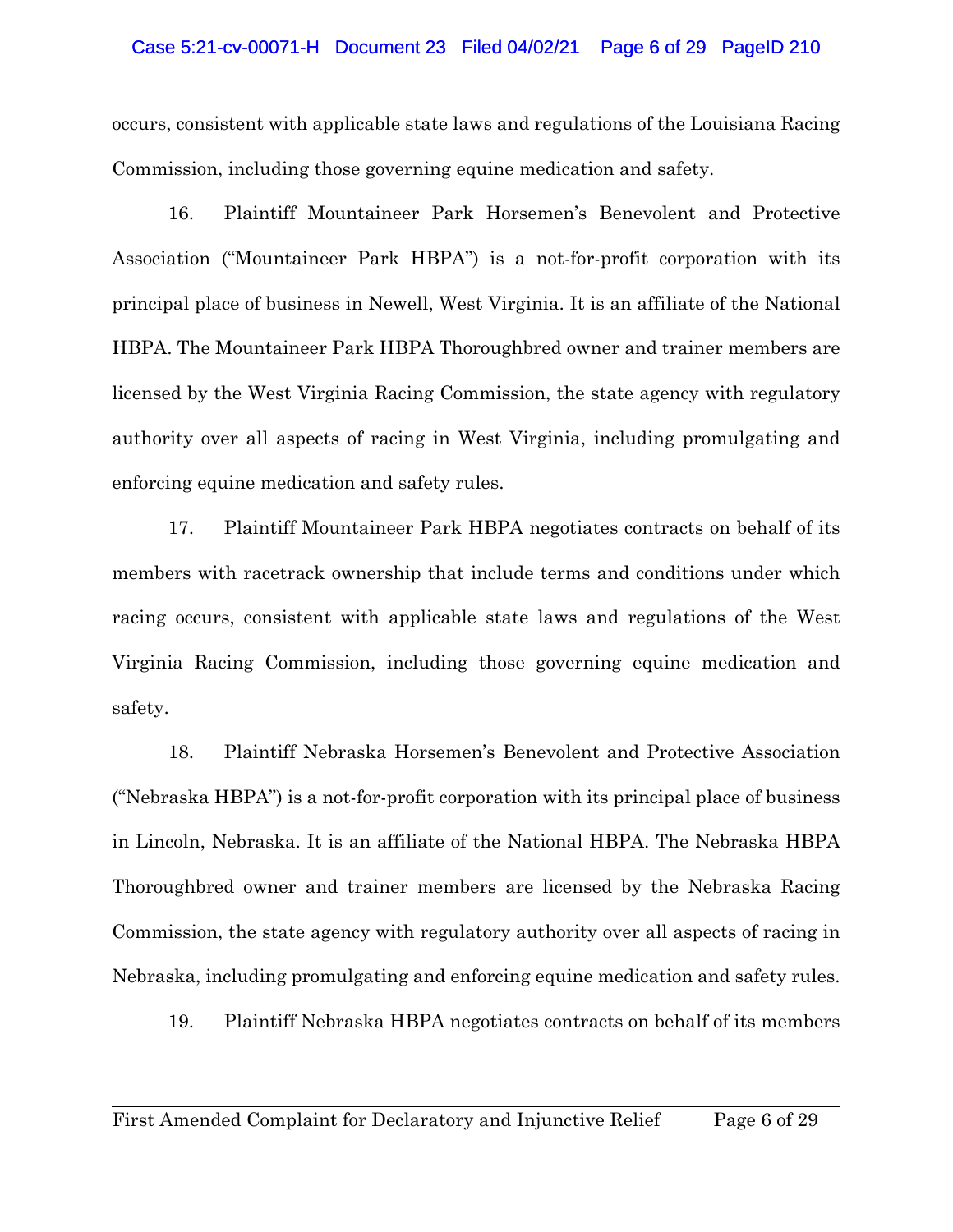#### Case 5:21-cv-00071-H Document 23 Filed 04/02/21 Page 7 of 29 PageID 211

with racetrack ownership that include terms and conditions under which racing occurs, consistent with applicable state laws and regulations of the Nebraska Racing Commission, including those governing equine medication and safety.

20. Plaintiff Oklahoma Horsemen's Benevolent and Protective Association ("Oklahoma HBPA") also does business as the Thoroughbred Racing Association of Oklahoma and is a not-for-profit corporation with its principal place of business in Oklahoma City, Oklahoma. It is an affiliate of the National HBPA. The Oklahoma HBPA Thoroughbred owner and trainer members are licensed by the Oklahoma Racing Commission, the state agency with regulatory authority over all aspects of racing in Oklahoma, including promulgating and enforcing equine medication and safety rules.

21. Plaintiff Oklahoma HBPA negotiates contracts on behalf of its members with racetrack ownership that include terms and conditions under which racing occurs, consistent with applicable state laws and regulations of the Oklahoma Racing Commission, including those governing equine medication and safety.

22. Plaintiff Oregon Horsemen's Benevolent and Protective Association ("Oregon HBPA") is a not-for-profit corporation with its principal place of business in Portland, Oregon. It is an affiliate of the National HBPA. The Oregon HBPA Thoroughbred owner and trainer members are licensed by the Oregon Racing Commission, the state agency with regulatory authority over all aspects of racing in Oregon, including promulgating and enforcing equine medication and safety rules.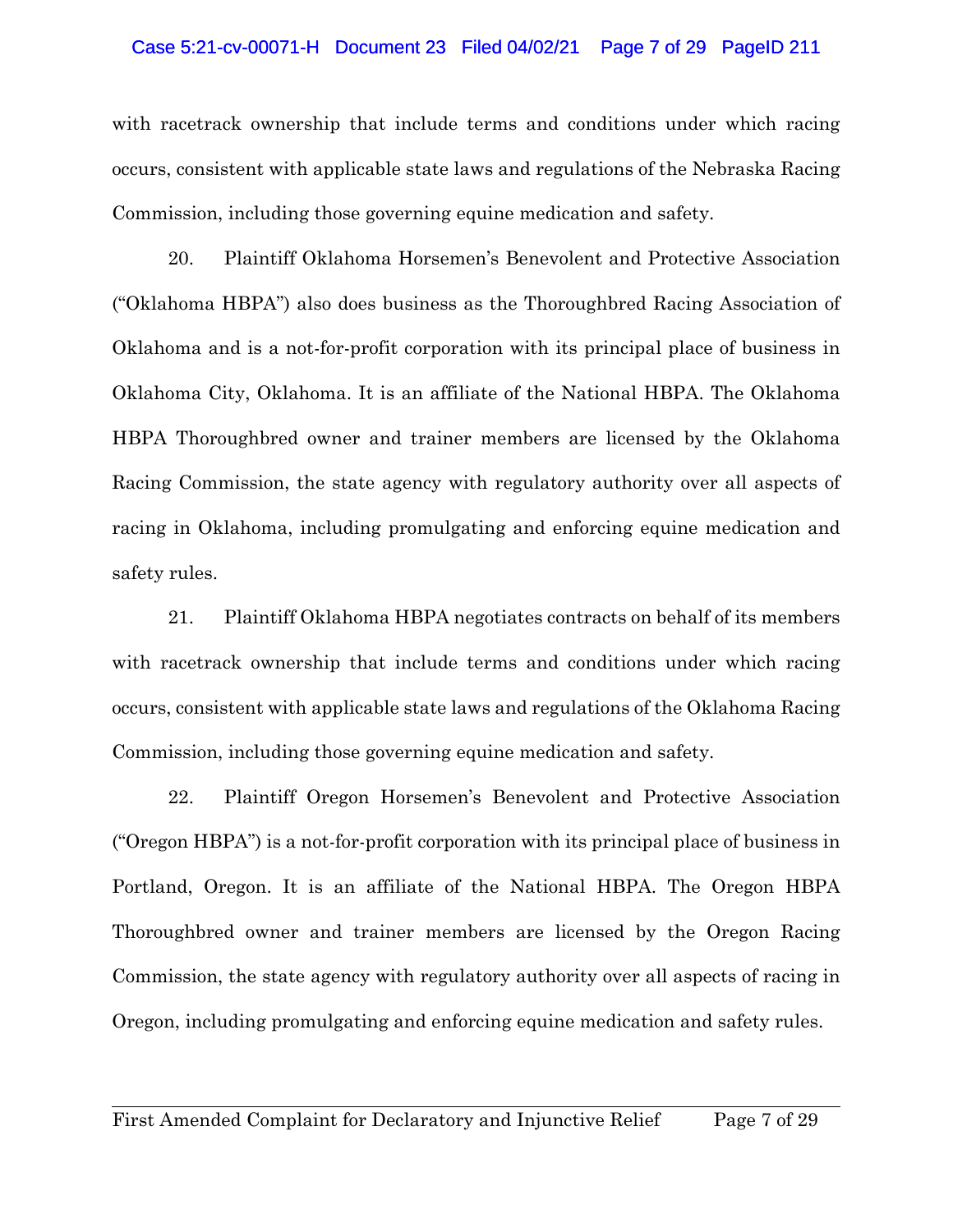#### Case 5:21-cv-00071-H Document 23 Filed 04/02/21 Page 8 of 29 PageID 212

23. Plaintiff Oregon HBPA negotiates contracts on behalf of its members with racetrack ownership that include terms and conditions under which racing occurs, consistent with applicable state laws and regulations of the Oregon Racing Commission, including those governing equine medication and safety.

24. Plaintiff Pennsylvania Horsemen's Benevolent and Protective Association ("Pennsylvania HBPA") is a not-for-profit corporation with its principal place of business in Grantville, Pennsylvania. It is an affiliate of the National HBPA. The Pennsylvania HBPA Thoroughbred owner and trainer members are licensed by the Pennsylvania Racing Commission, the state agency with regulatory authority over all aspects of racing in Pennsylvania, including promulgating and enforcing equine medication and safety rules.

25. Plaintiff Pennsylvania HBPA negotiates contracts on behalf of its members with racetrack ownership that include terms and conditions under which racing occurs, consistent with applicable state laws and regulations of the Pennsylvania Racing Commission, including those governing equine medication and safety.

26. Plaintiff Tampa Bay Horsemen's Benevolent and Protective Association ("Tampa Bay HBPA") is a not-for-profit corporation with its principal place of business in Oldsmar, Florida. It is an affiliate of the National HBPA. The Tampa Bay HBPA Thoroughbred owner and trainer members are licensed by the Florida Department of Business and Professional Regulation, the state agency with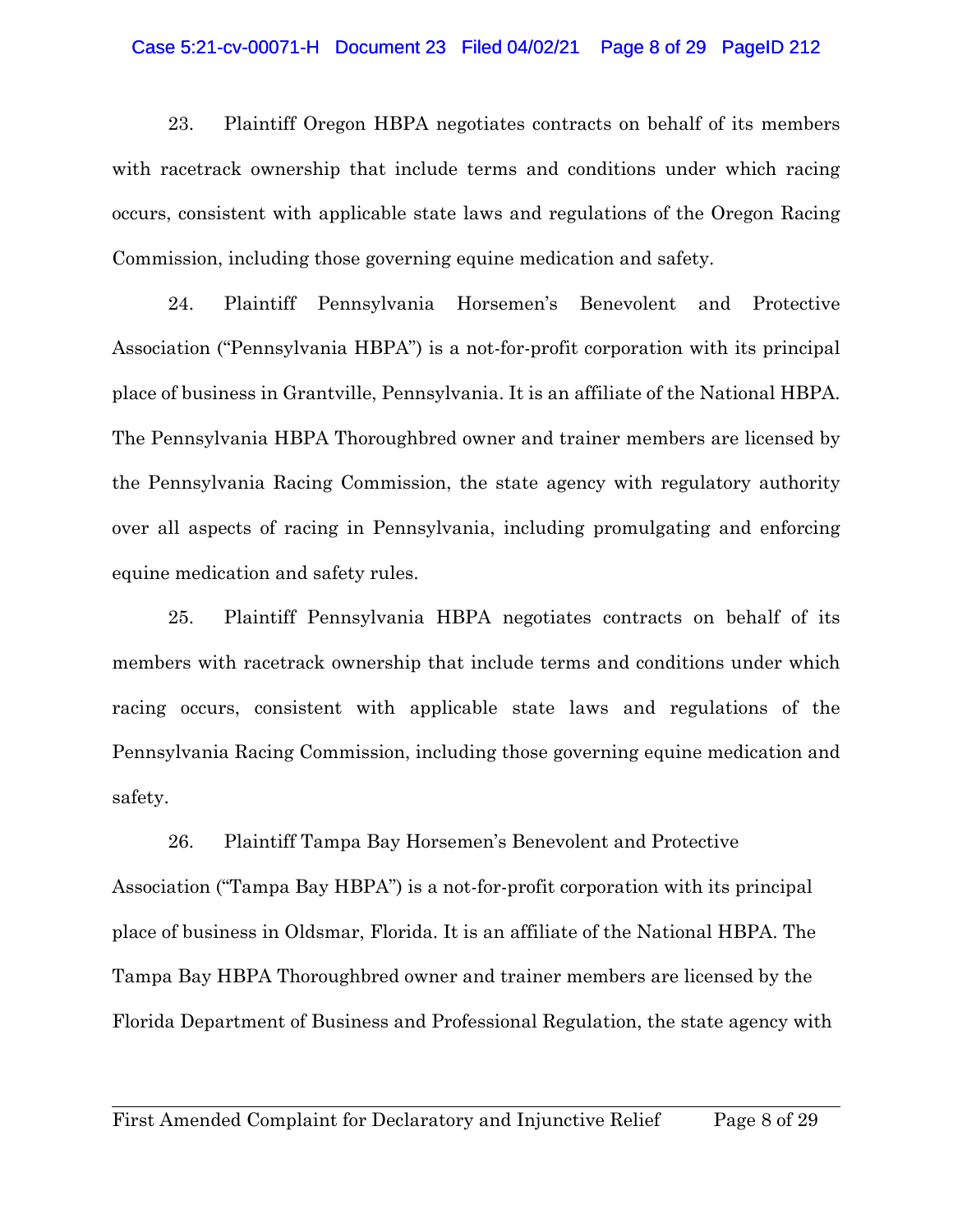## Case 5:21-cv-00071-H Document 23 Filed 04/02/21 Page 9 of 29 PageID 213

regulatory authority over all aspects of racing in Florida, including promulgating and enforcing equine medication and safety rules.

27. Plaintiff Tampa Bay HBPA negotiates contracts on behalf of its members with racetrack ownership that include terms and conditions under which racing occurs, consistent with applicable state laws and regulations of the Florida Department of Business and Professional Regulation, including those governing equine medication and safety.

28. Plaintiff Washington Horsemen's Benevolent and Protective Association ("Washington HBPA") is a not-for-profit corporation with its principal place of business in Auburn, Washington. It is an affiliate of the National HBPA. The Washington HBPA Thoroughbred owner and trainer members are licensed by the Washington Racing Commission, the state agency with regulatory authority over all aspects of racing in Washington, including promulgating and enforcing equine medication and safety rules.

29. Plaintiff Washington HBPA negotiates contracts on behalf of its members with racetrack ownership that include terms and conditions under which racing occurs, consistent with applicable state laws and regulations of the Washington Racing Commission, including those governing equine medication and safety.

30. Defendant Jerry Black is a member of the Nominating Committee for the Horseracing Integrity and Safety Authority, Inc. and a Visiting Professor at the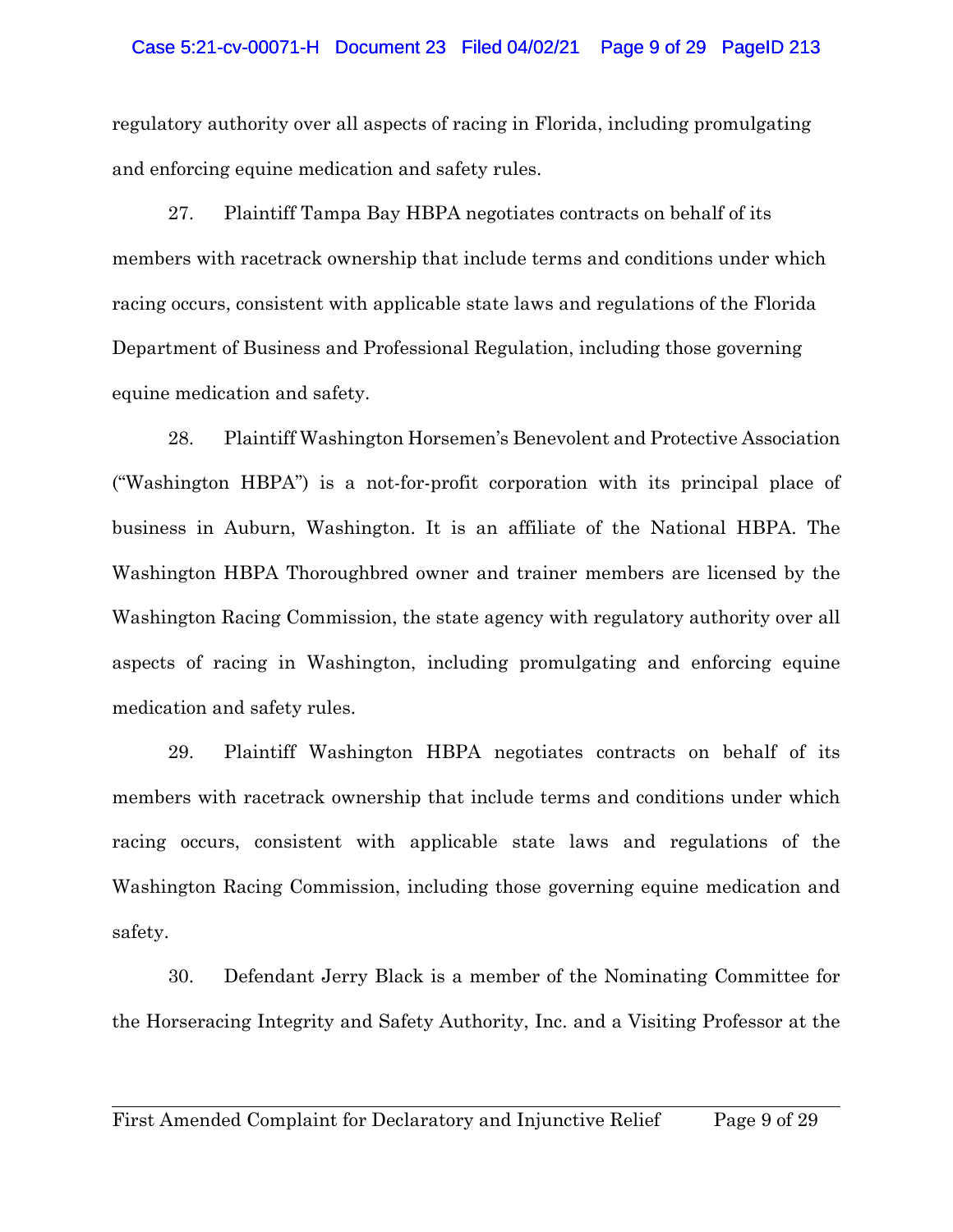## Case 5:21-cv-00071-H Document 23 Filed 04/02/21 Page 10 of 29 PageID 214

Texas Tech University School of Veterinary Medicine. On information and belief, he resides in Lubbock, Texas, in the Northern District of Texas.

31. Defendant Katrina Adams is a member of the Nominating Committee for the Horseracing Integrity and Safety Authority, Inc. and a past President of the United States Tennis Association. On information and belief, she resides in White Plains, New York.

32. Defendant Leonard Coleman, Jr. is a co-chair of the Nominating Committee for the Horseracing Integrity and Safety Authority, Inc. and a former President of the National League of Major League Baseball. On information and belief, he resides in Atlantic Highlands, New Jersey.

33. Defendant Nancy Cox is a co-chair of the Nominating Committee for the Horseracing Integrity and Safety Authority, Inc. and Vice President for Land Grant Engagement and the Dean of the College of Agriculture, Food, and Environment at the University of Kentucky. On information and belief, she resides in Lexington, Kentucky.

34. Defendant Joseph Dunford is a member of the Nominating Committee for the Horseracing Integrity and Safety Authority, Inc. and a former Chairman of the Joint Chiefs of Staff. On information and belief, he resides in Marshfield, Massachusetts.

35. Defendant Frank Keating is a member of the Nominating Committee for the Horseracing Integrity and Safety Authority, Inc. and a former Governor of the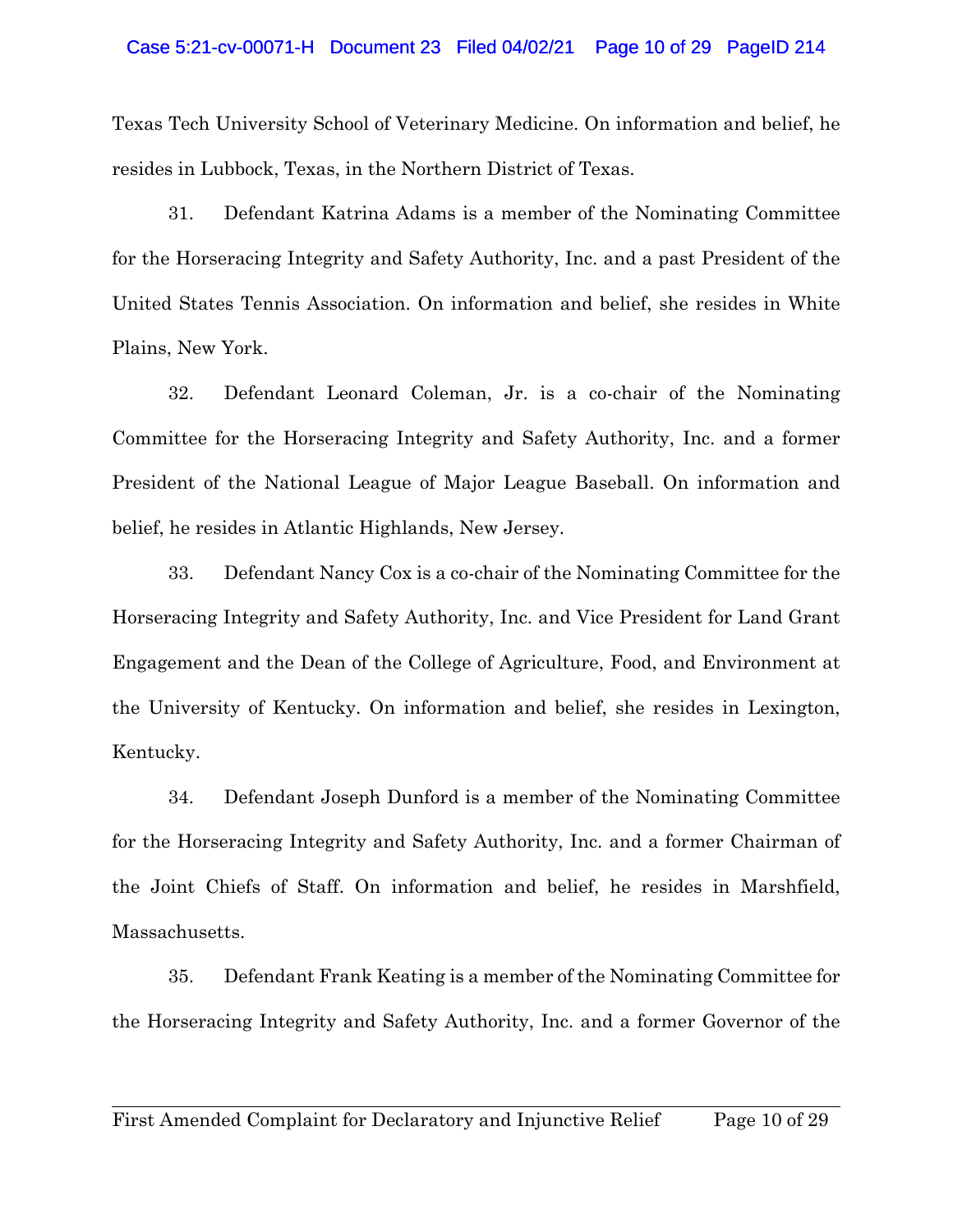#### Case 5:21-cv-00071-H Document 23 Filed 04/02/21 Page 11 of 29 PageID 215

State of Oklahoma. On information and belief, he resides in McLean, Virginia.

36. Defendant Kenneth Schanzer is a member of the Nominating Committee for the Horseracing Integrity and Safety Authority, Inc. and a former President of NBC Sports. On information and belief, he resides in Avon, Colorado.

37. Defendant Horseracing Integrity and Safety Authority, Inc. (the "Authority") is a nonprofit Delaware corporation. HISA gives it the authority to draft rules to develop and implement a horseracing anti-doping and medication control program and a racetrack safety program.

38. Defendant Federal Trade Commission is the federal agency given limited authority by HISA to approve or disapprove rules promulgated by the Authority. Its headquarters are in Washington, D.C.

39. Defendant Rebecca Kelly Slaughter is sued in her official capacity as Acting Chair of the Federal Trade Commission.

40. Defendant Rohit Chopra is sued in his official capacity as Commissioner of the Federal Trade Commission.

41. Defendant Noah Joshua Phillips is sued in his official capacity as Commissioner of the Federal Trade Commission.

42. Defendant Christine S. Wilson is sued in her official capacity as Commissioner of the Federal Trade Commission.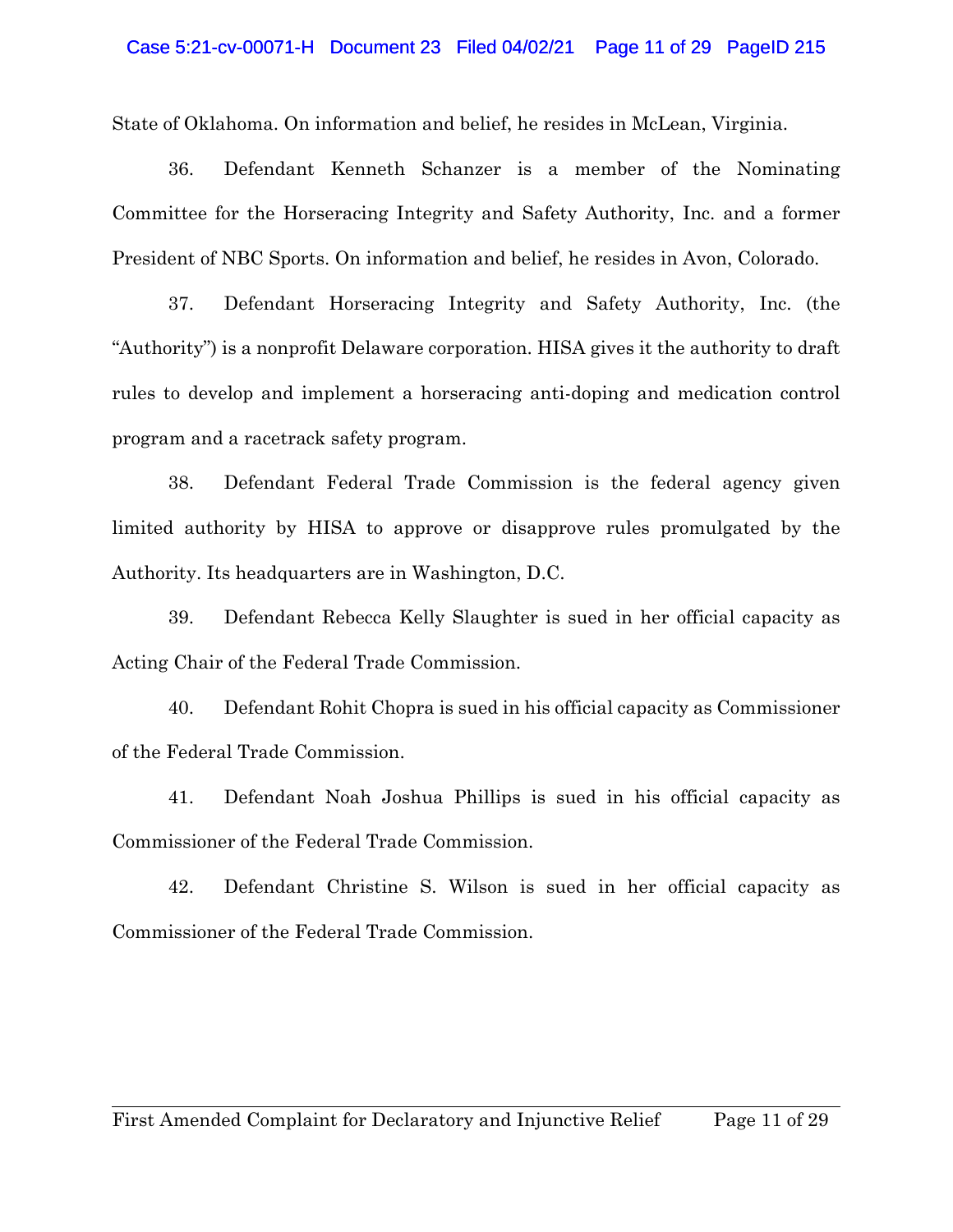#### **JURISDICTION AND VENUE**

43. This case presents claims arising under the United States Constitution. Therefore, the Court has subject-matter jurisdiction under 28 U.S.C. § 1331 and may grant injunctive relief pursuant to Fed. R. Civ. P. 65. The Court also has jurisdiction pursuant to 28 U.S.C. § 1337 because HISA purports to regulate commerce. The Court has jurisdiction pursuant to 28 U.S.C. §§ 2201-2202 and Fed. R. Civ. P. 57 to grant a declaratory judgment because an actual controversy exists among the parties. Jurisdiction is proper over Defendants Slaughter, Chopra, Phillips, and Wilson under *Larson v. Domestic and Foreign Commerce Corp.*, 337 U.S. 682 (1949).

44. Venue is appropriate under 28 U.S.C. § 1391(b)(3) because Defendant Black resides in the Northern District of Texas and is subject to this Court's personal jurisdiction. Venue is also appropriate under 28 U.S.C. § 1391(e) because Defendant Federal Trade Commission is an agency of the United States, and Defendants Slaughter, Chopra, Phillips, and Wilson are officers of the Federal Trade Commission.

#### **FACTUAL ALLEGATIONS**

## **Plaintiffs**

45. Plaintiffs Arizona HBPA, Arkansas HBPA, Indiana HBPA, Illinois HBPA, Louisiana HBPA, Mountaineer Park HBPA, Nebraska HBPA, Oklahoma HBPA, Oregon HBPA, Pennsylvania HBPA, Tampa Bay HBPA, and Washington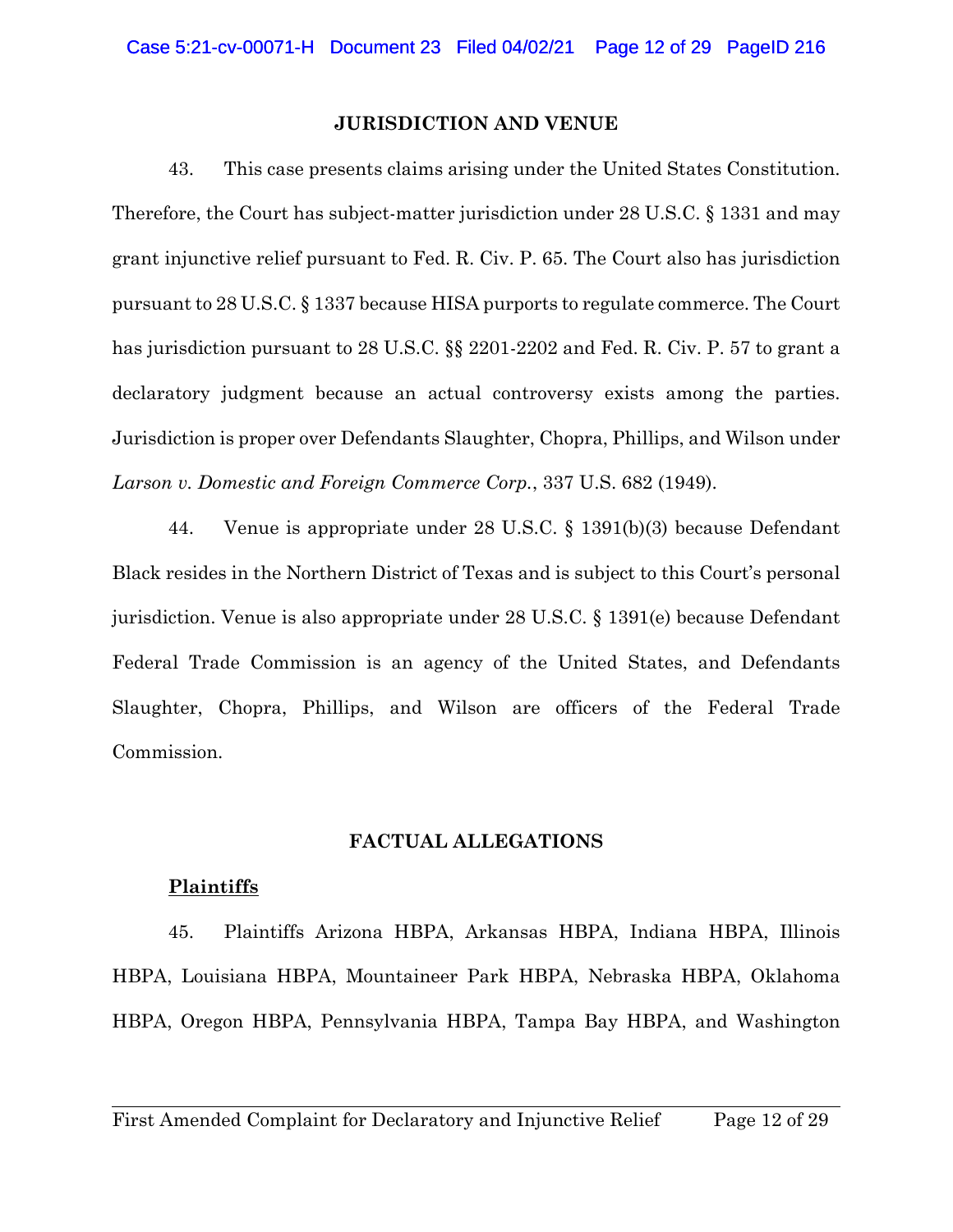#### Case 5:21-cv-00071-H Document 23 Filed 04/02/21 Page 13 of 29 PageID 217

HBPA and are all affiliates of Plaintiff National HBPA (collectively, "Plaintiffs" or "Horsemen"). They have as their members thousands of men and women who own, train, and race Thoroughbred horses in the United States.

46. HBPAs grew out of the time-honored tradition of passing the hat to provide for burial services, medical attention, feeding, and housing for the many needy families in the industry.

47. For over 125 years, Thoroughbred racing has been regulated by the States. State laws establish a statutory framework, which is then administered and enforced by State Racing Commissions, whose members are appointed by the governor of each state. All owners and trainers must be licensed by their State Racing Commissions and are subject to rules and regulations promulgated by those Commissions, including rules and regulations regarding equine medication and racetrack safety.

48. Plaintiffs work to advance and protect the interests of their members by participating in State Racing Commission rule-making and enforcement procedures. They also negotiate, on behalf of their members, horsemen's contracts with racetrack management covering terms and conditions of racing consistent with state law, rules, and regulations.

49. Plaintiff National HBPA advises and assists its state affiliates in carrying out their responsibilities. On the national level, it participates in model rulemaking by the Association of Racing Commissioners International, a trade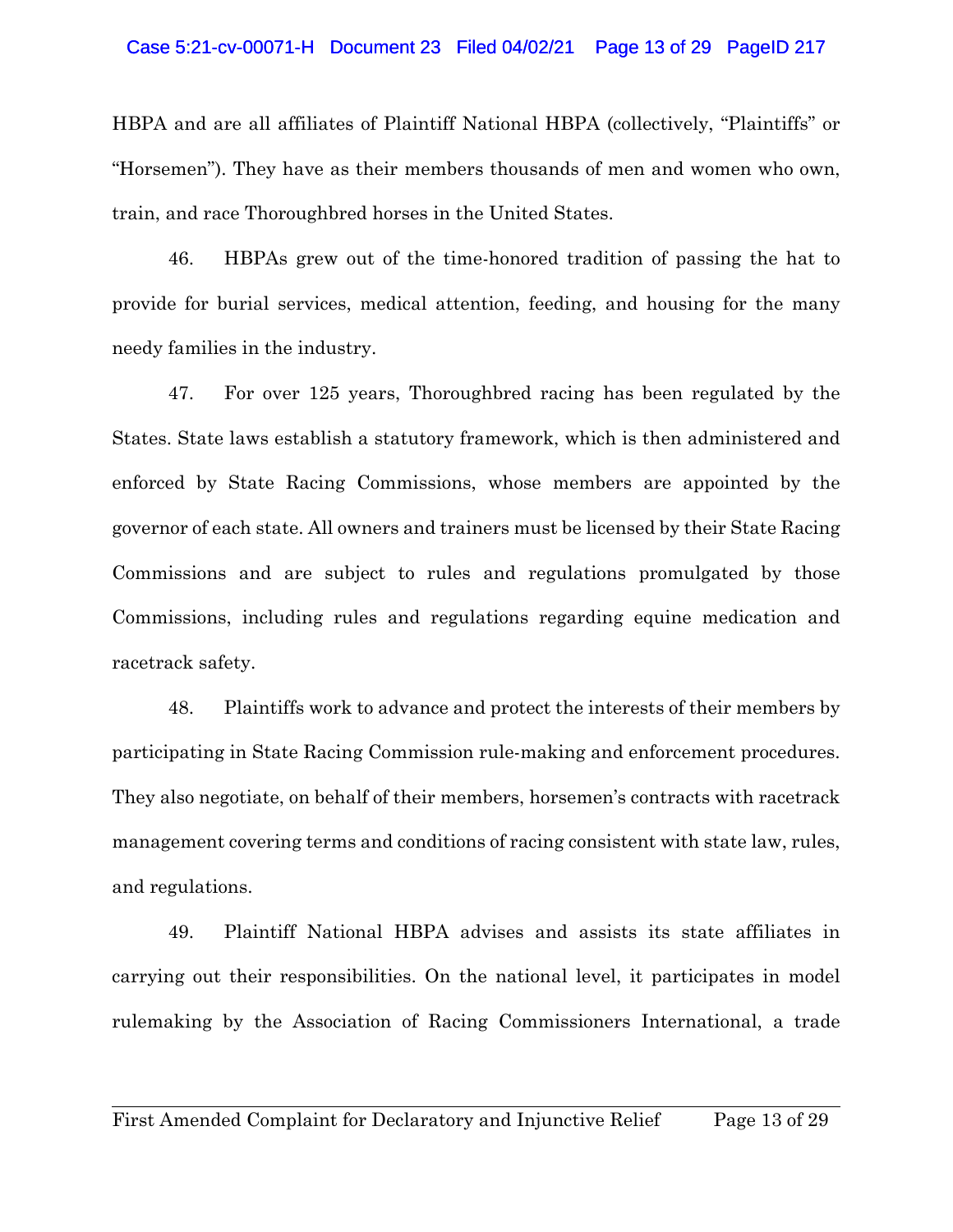## Case 5:21-cv-00071-H Document 23 Filed 04/02/21 Page 14 of 29 PageID 218

association of state regulators, and assists with the work of the Racing Medication & Testing Consortium, an organization of scientists, veterinarians, and racing industry stakeholders, in establishing equine medication and testing standards. In its advocacy, Plaintiff National HBPA makes recommendations in the best interest of racing and its participants, including proposed medication and safety rules, to foster safe and honest horse racing and to provide for the well-being of racehorses and those who care for them.

# **Legislative History**

50. On September 8, 2020 the Horseracing Integrity and Safety Authority Inc. ("the Authority), filed a Certificate of Incorporation in Delaware.

51. The Certificate of Incorporation, at ¶ Seventh, directs that a sole private individual shall appoint temporary Directors to the Authority, who shall then appoint a Nominating Committee, who shall then appoint the Board of Directors of the Authority.

52. On September 29, 2020, the Horseracing Integrity and Safety Act of 2020, H.R. 1754, passed the U.S. House of Representatives on a voice vote with no debate. It was never discussed either in committee or on the floor of the U.S. Senate. It would have unconstitutionally delegated regulatory authority over the horseracing industry to the newly incorporated Authority.

53. On October 6, 2020, the Horseracing Integrity and Safety Authority, Inc. selected and publicized the members of the Nominating Committee to select the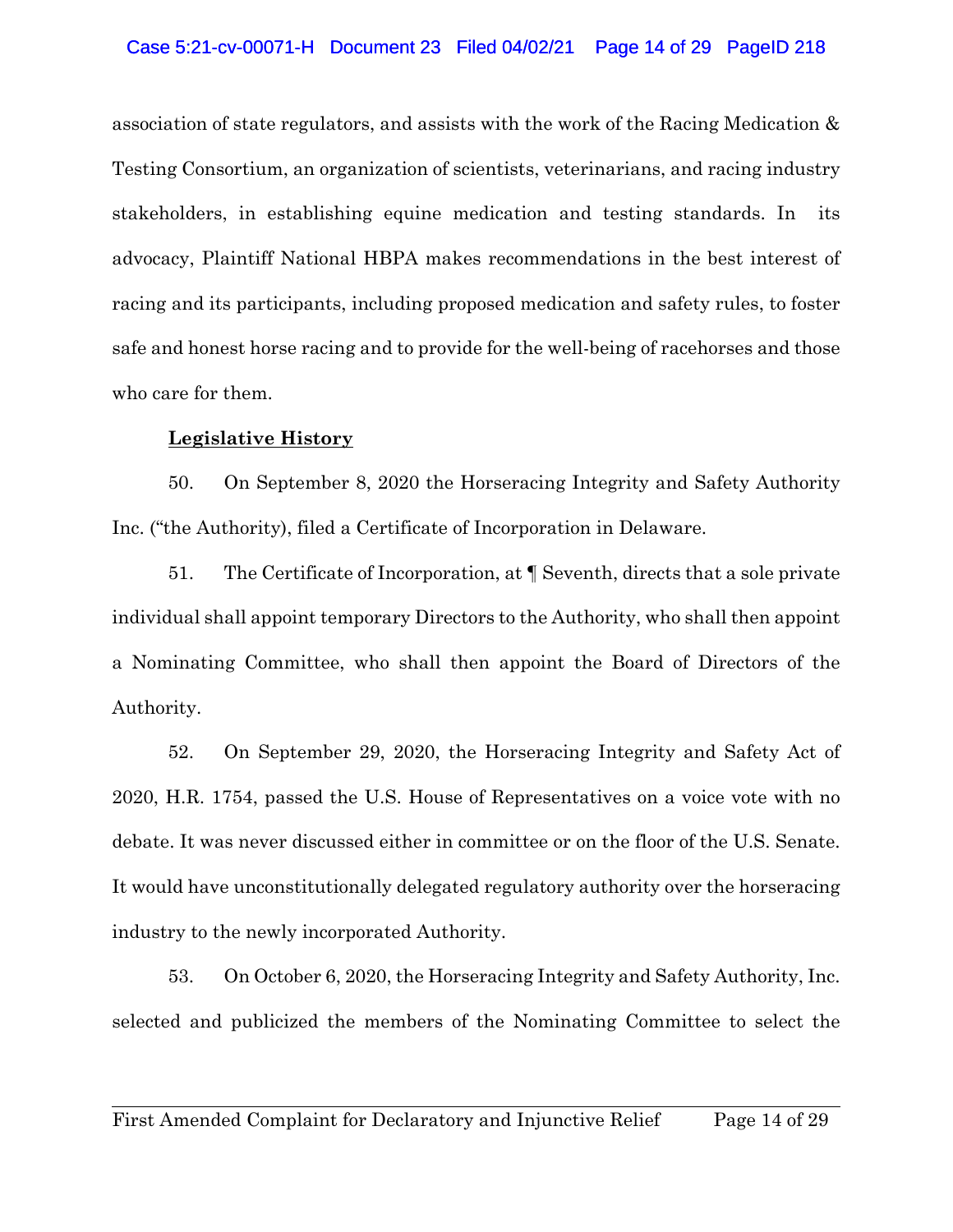#### Case 5:21-cv-00071-H Document 23 Filed 04/02/21 Page 15 of 29 PageID 219

members of the Board of the Horseracing Integrity and Safety Authority.

54. Defendants Black, Adams, Coleman, Cox, Dunford, Keating, and Schanzer (collectively, the "Nominating Committee") were appointed to the Nominating Committee; therefore, they have the authority to select the members of the Board of the Horseracing Integrity and Safety Authority.

55. On December 21, 2020, Congress enacted House Resolution 133, the 2,000-page Consolidated Appropriations Act, 2021, which was signed into law on December 27, 2020 as Public Law No. 116-260. Title XII of Division FF of the Consolidated Appropriations Act, 2021, constitutes the Horseracing Integrity and Safety Act of 2020 ("HISA" or the "Act"). Public Law No. 116-260, §§ 1201-1212, 134 Stat. 1182, 3252-75.

### **HISA**

56. HISA unconstitutionally grants to the Authority, a non-governmental private, independent, self-regulatory, non-profit corporation, power to develop and enforce a horseracing medication control and racetrack safety program that preempts existing state regulation. The Authority has regulatory control over owners and trainers, among others, who compete in races having a substantial relation to interstate commerce, or virtually all Thoroughbred horse racing in the United States. The Authority is charged with developing programs and promulgating rules covering all facets of equine medication and horseracing safety. Further, the Authority is given investigatory powers of the sort possessed by State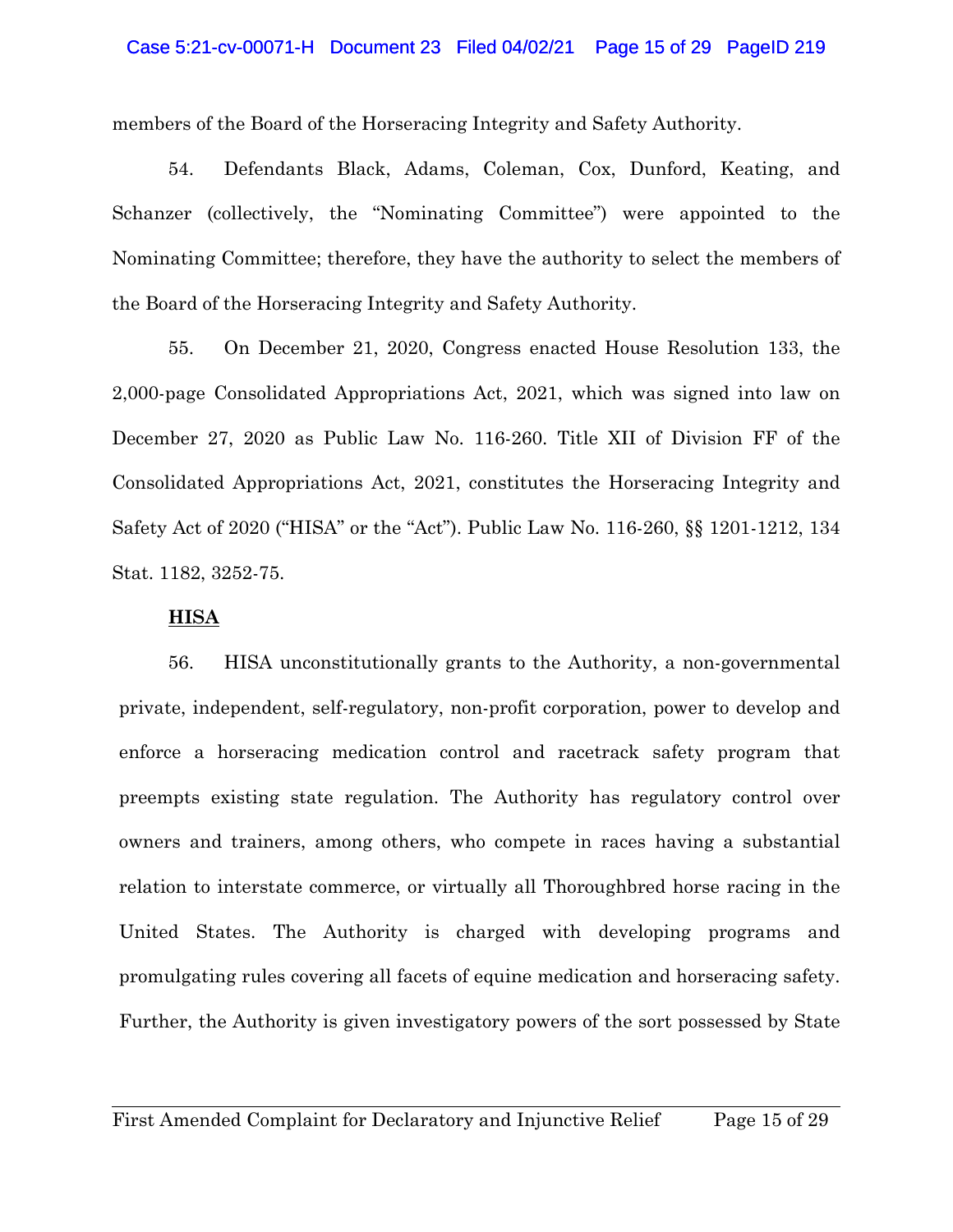#### Case 5:21-cv-00071-H Document 23 Filed 04/02/21 Page 16 of 29 PageID 220

Racing Commissions and the right to enforce alleged rule violations with fines, suspensions, and civil lawsuits brought in its own name.

57. According to HISA, the Authority is governed by a nine member Board of Directors appointed by a non-governmental Nominating Committee of seven private citizen members. Those seven individuals are identified and named in their official capacity as Defendants in this action.

58. The Nominating Committee consists of private citizens who are "independent members selected from business, sports, and academia." Public Law No. 116-260, § 1203(d), 134 Stat. at 3255.

59. The Nominating Committee is a private entity and not a governmental body.

60. HISA did not give any governmental entity the authority to approve, disapprove, or modify the decision of the private individual appointing temporary Directors to the Authority or the decision of the temporary Directors of the Authority appointing the Nominating Committee.

61. HISA delegates legislative authority to the Nominating Committee to "select the initial members of the Board" of the Authority. § 1203(d), 134 Stat. at 3255.

62. HISA does not give any governmental entity the authority to approve, disapprove, or modify the selection of the initial Board members of the Authority by the Nominating Committee.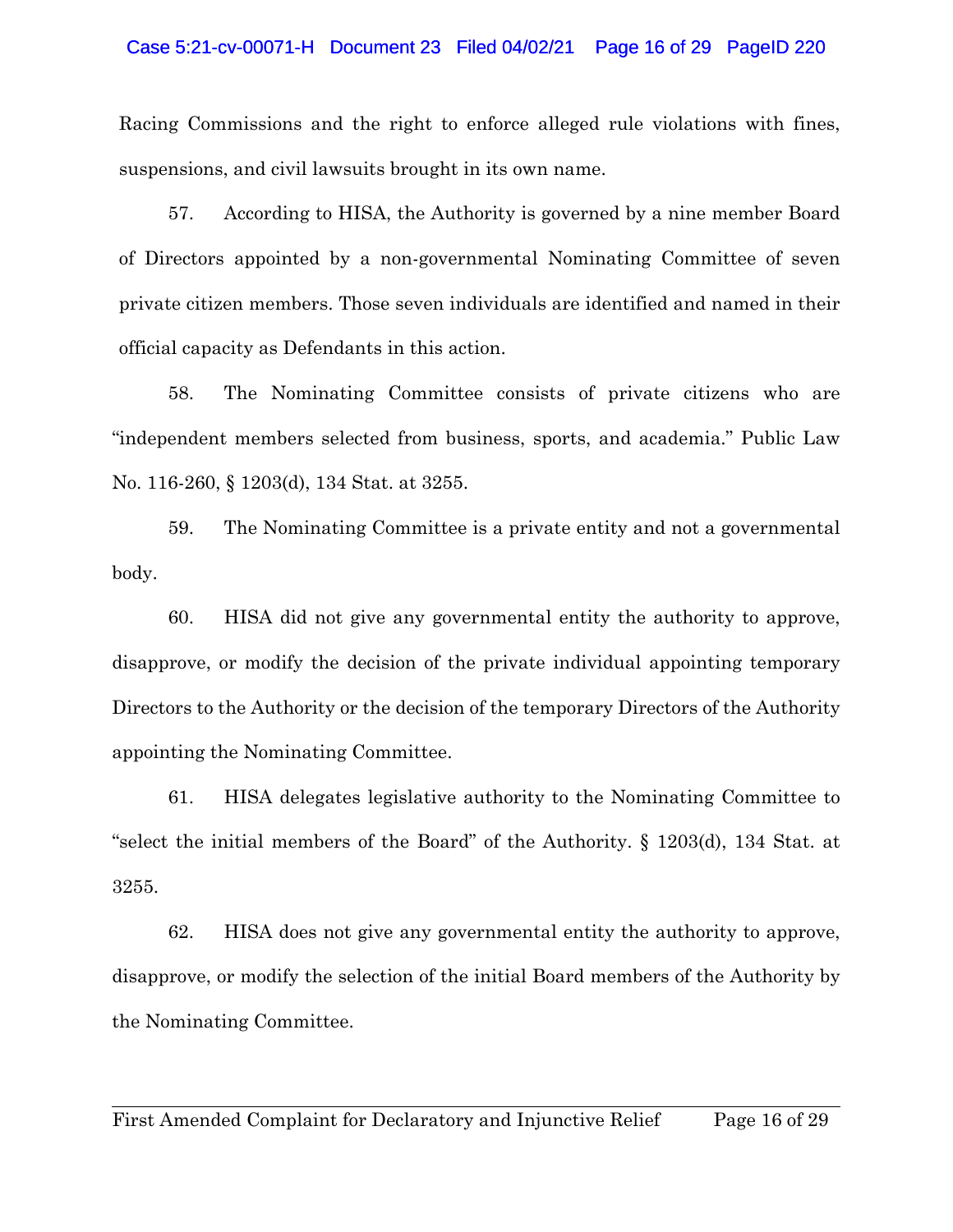#### Case 5:21-cv-00071-H Document 23 Filed 04/02/21 Page 17 of 29 PageID 221

63. The Nominating Committee has already solicited names of individuals for it to consider as initial Board members of the Authority.

64. On information and belief, the Nominating Committee expects to appoint initial members of the Board of the Authority in April 2021.

65. The Authority is a "private, independent, self-regulatory, nonprofit corporation." § 1203(a) , 134 Stat. at 3253.

66. HISA delegates legislative authority to regulate the horseracing industry to the Authority, including the power to "develop[ ] and implement[ ] a horseracing anti-doping and medication control program and a racetrack safety program." § 1203(a) , 134 Stat. at 3253.

67. HISA delegates legislative authority to the Authority to collect revenue from those it regulates. § 1203(f), 134 Stat. at 3255-57.

68. The Authority may charge state racing commissions their proportionate share of the fees needed to operate the Authority.  $\S 1203(f)(1)(C)$ , 134 Stat. at 3255-56.

69. If a state racing commission declines to raise funds for the Authority, HISA gives the Authority the power to charge fees directly to horsemen, including the members of Plaintiffs. § 1203(f)(3), 134 Stat. at 3257.

70. HISA delegates to the Authority federal regulatory authority over horseracing activities throughout the country.  $\S 1205$ , 134 Stat. at 3259-63.

71. HISA delegates legislative authority to the Authority to implement a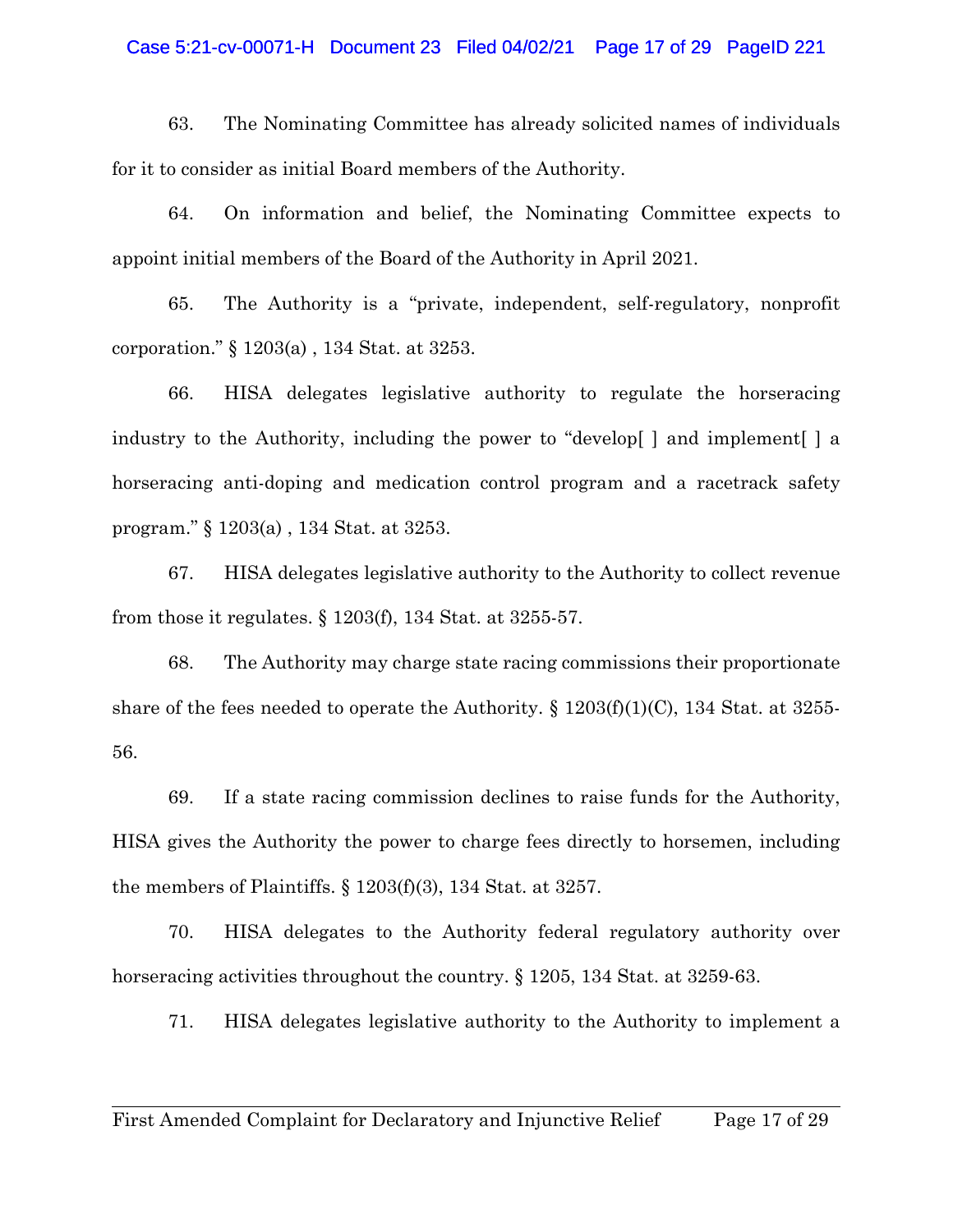#### Case 5:21-cv-00071-H Document 23 Filed 04/02/21 Page 18 of 29 PageID 222

horseracing anti-doping and medication control program and a racetrack safety program. § 1205(a)(1), 134 Stat. at 3259.

72. HISA delegates legislative authority to the Authority to "exercise independent and exclusive national authority over . . . all horseracing safety, performance, and anti-doping and medication control matters for covered horses, covered persons, [and] covered horseraces." § 1205(a)(2), 134 Stat. at 3259.

73. HISA defines "covered" horses, persons, and horseraces initially to include only Thoroughbreds—the breed of horses that Plaintiffs' members own, train, and race. § 1202, 134 Stat. at 3252.

74. HISA delegates legislative authority to state and private organizations to expand the Authority's regulatory jurisdiction to other breeds: "A State racing commission or a breed governing organization for a breed of horses other than Thoroughbred horses may elect to have such breed be covered by this Act." § 1205(l)(1), 134 Stat. at 3263.

75. HISA delegates to the Authority federal subpoena and investigatory authority to pursue civil violations within its jurisdiction. § 1205(h), 134 Stat. at 3262.

76. HISA does not give any governmental entity the authority to approve, disapprove, or modify decisions of the Authority regarding issuing subpoenas and exercising its investigatory authority.

77. HISA delegates legislative authority to the Authority to establish its own civil penalties for violations of the rules it promulgates. § 1205(i), 134 Stat. at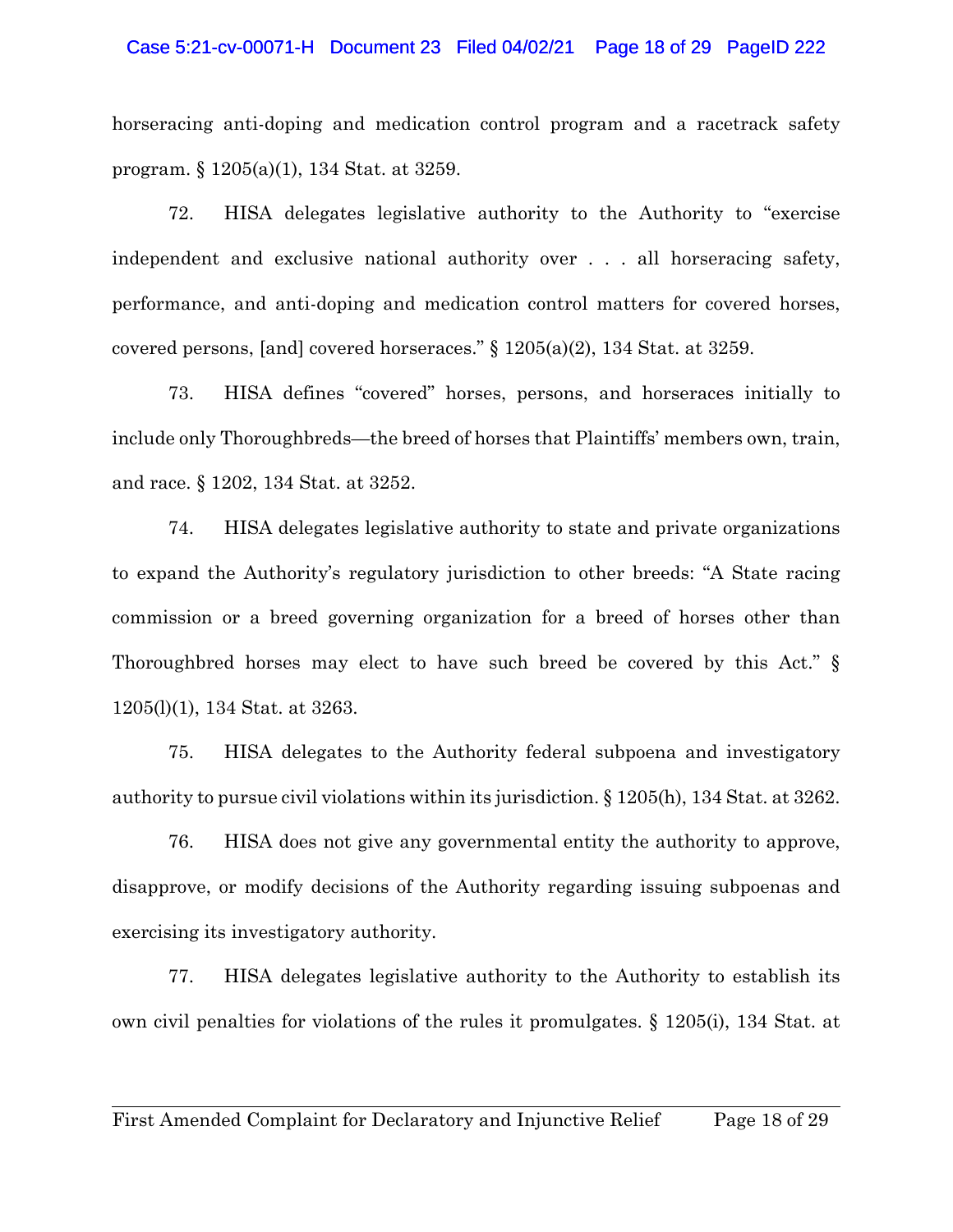3262.

78. HISA delegates legislative authority to the Authority to bring civil enforcement actions, asserting the power of the federal government to enforce its rules. § 1205(j), 134 Stat. at 3262.

79. HISA delegates legislative authority to the Authority to draft its own governmental rules. § 1204(a), 134 Stat. at 3257-58.

80. The rules drafted by the Authority are published in the Federal Register for public comment, as if they had been drafted by a governmental agency. §§  $1204(b)(1)$ , (c)(1), and (d)(2), 134 Stat. at 3258.

81. HISA attempts to justify this unconstitutional delegation of legislative authority to a private entity by providing that the rules promulgated by the Authority must be submitted for oversight to Defendants the Federal Trade Commission and Commissioners Slaughter, Chopra, Phillips, and Wilson (collectively, the "FTC"). § 1204, 134 Stat. at 3257-58.

82. But the FTC role in this process is purely ministerial. It does not develop or implement federal regulatory authority but, instead, publishes the Authority's regulations for notice and comment rulemaking. § 1204, 134 Stat. at 3257-58.

83. Under HISA, the FTC may not draft rules to regulate horse racing, nor may it modify rules drafted by the Authority.  $\S 1204(c)(1)$ , 134 Stat. at 3258.

84. The FTC may only "approve or disapprove" rules that have already been drafted by the Authority.  $\S 1204(c)(1)$ , 134 Stat. at 3258.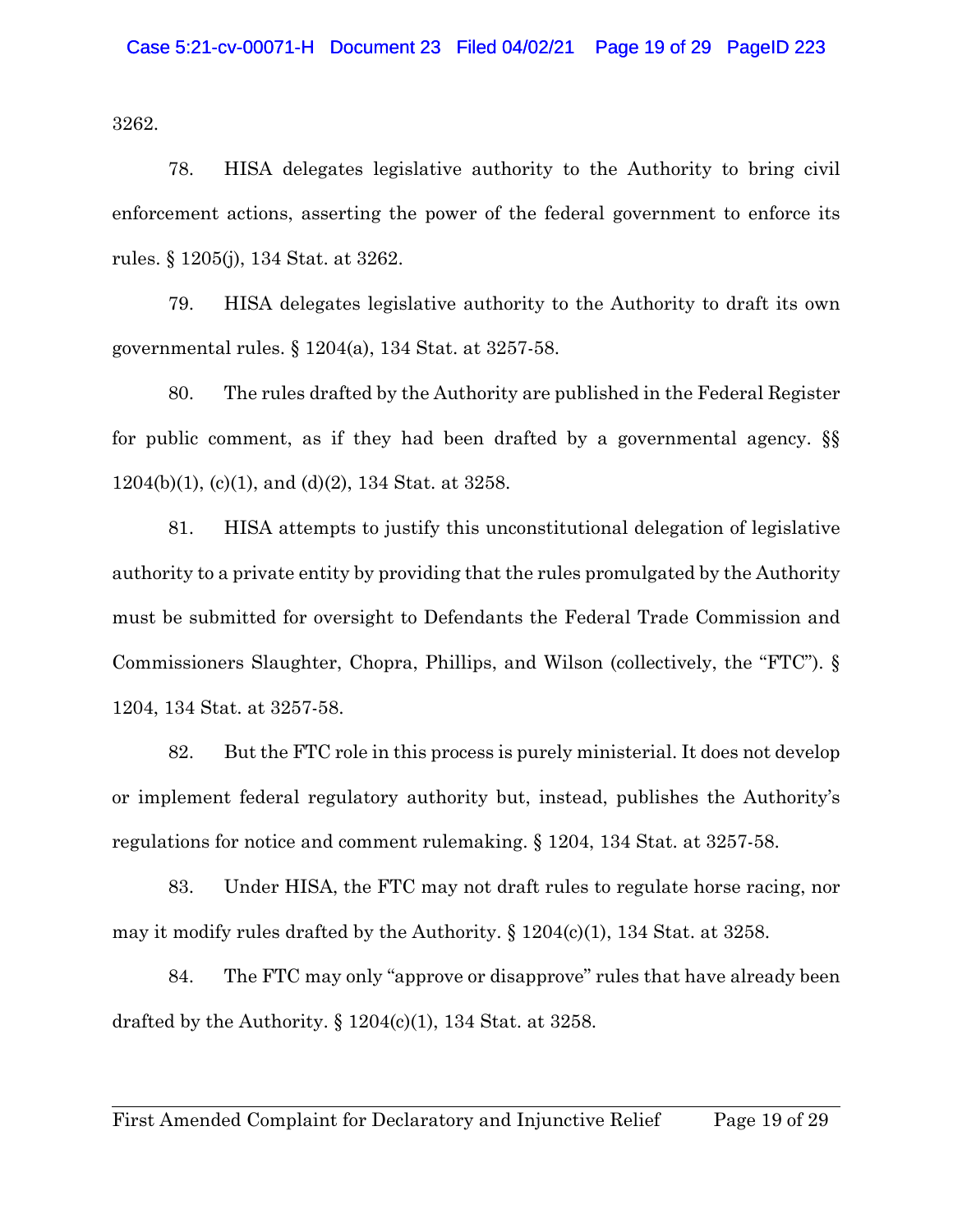### Case 5:21-cv-00071-H Document 23 Filed 04/02/21 Page 20 of 29 PageID 224

85. If the FTC wants to modify a rule, it must make recommendations to the Authority to do so. § 1204(c)(3), 134 Stat. at 3258.

86. The only instruction given to the Authority for its rulemaking authority is to "develop[ ] and implement[ ] a horseracing anti-doping and medication control program and a racetrack safety program . . . ." § 1203(a), 134 Stat. at 3253.

87. HISA provides the Authority a list of topics for rulemaking, but the list is non-exhaustive, and the Authority may or may not choose to draft rules on those topics. § 1204(a), 134 Stat. at 3257-58.

88. The only guidance given to the FTC on whether to approve a rule that has been drafted by the Authority is that it "shall approve a proposed rule . . . if [it] finds that the proposed rule  $\ldots$  is consistent with—(A) this Act; and (B) applicable rules approved by the [FTC]."  $\S$  1204(c)(2), 134 Stat. at 3258.

89. In summary, HISA gives tremendous power to a private entity, the Authority, to regulate many facets of the Horsemen's business and relegates the FTC to a minor role in the process.

## **CLAIM I**

# **HISA violates Article I, Section 1 of the United States Constitution because it delegates legislative authority to a private entity.**

90. The allegations in all preceding paragraphs are incorporated herein by reference.

91. "The nondelegation doctrine is rooted in the principle of separation of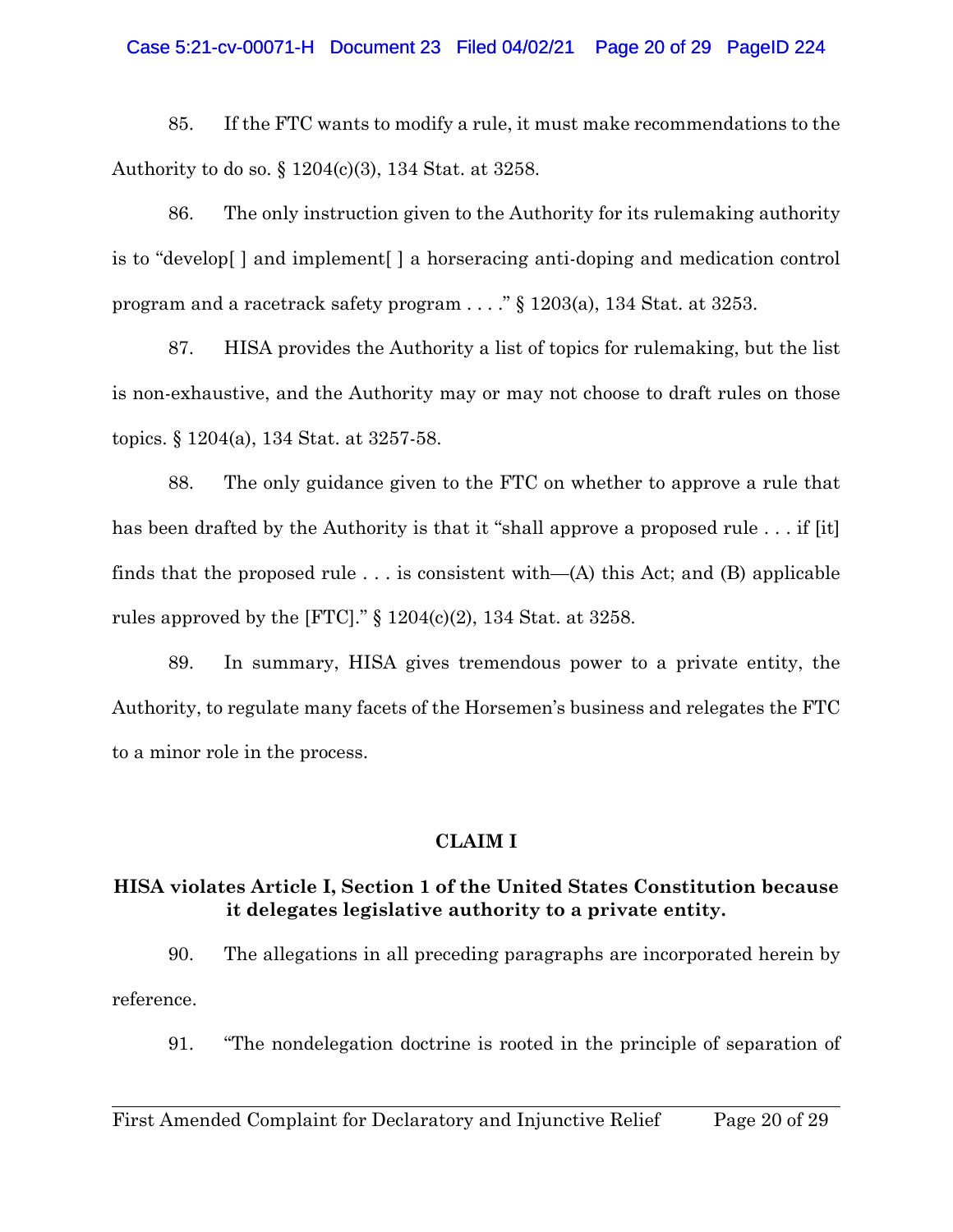#### Case 5:21-cv-00071-H Document 23 Filed 04/02/21 Page 21 of 29 PageID 225

powers that underlies our tripartite system of Government." *Mistretta v. United States*, 488 U.S. 361, 371 (1989).

92. The doctrine dates back to the founding generation, with Chief Justice Marshall pointing out that "[i]t will not be contended that Congress can delegate to the courts, or to any other tribunals, powers which are strictly and exclusively legislative." *Wayman v. Southard*, 23 U.S. (10 Wheat.) 1, 42–43 (1825).

93. The basic principle is so well acknowledged that some years later the Court described it as self-evident: "That Congress cannot delegate legislative power . . . is a principle universally recognized as vital to the integrity and maintenance of the system of government ordained by the Constitution." *Marshall Field & Co. v. Clark*, 143 U.S. 649, 692 (1892).

94. Even more objectionable is delegating authority to a private entity, which represents "legislative delegation in its most obnoxious form." *Carter v. Carter Coal Co.*, 56 S. Ct. 855, 873 (1936); *see also Washington ex rel. Seattle Title Trust Co. v. Roberge*, 278 U.S. 116, 118-19, 49 S. Ct. 50 (1928); *Eubank v. City of Richmond*, 226 U.S. 137, 140-41, 33 S. Ct. 76 (1912).

95. Put simply, "Federal lawmakers cannot delegate regulatory authority to a private entity." *Ass'n of Am. R.R. v. U.S. Dep't of Transp.*, 721 F.3d 666, 670 (D.C. Cir. 2013).

96. With HISA, Congress has delegated regulatory authority over the horseracing industry to the Authority, a private, nongovernmental entity.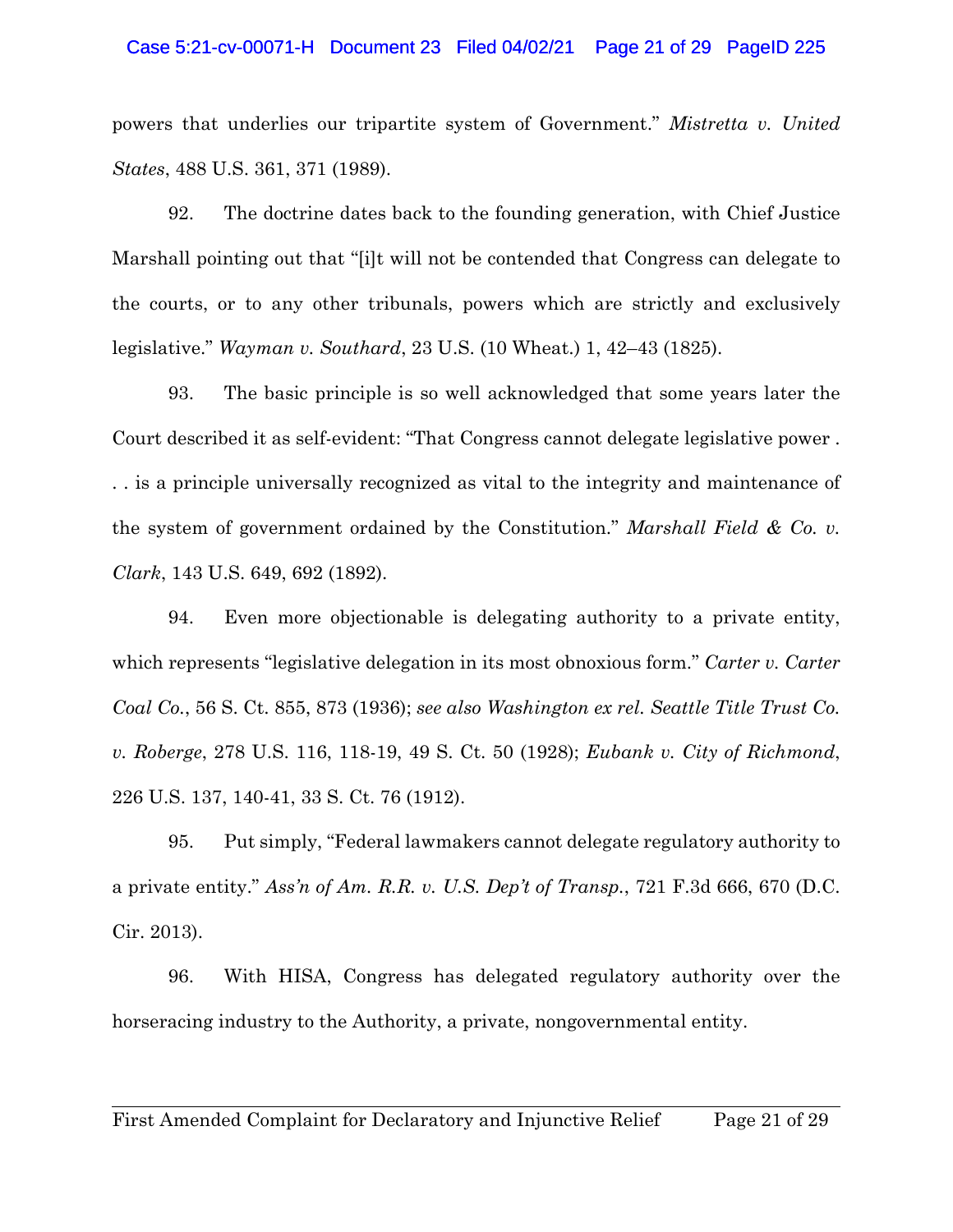#### Case 5:21-cv-00071-H Document 23 Filed 04/02/21 Page 22 of 29 PageID 226

97. This unlawful delegation of authority includes, among other things, the right to draft governmental rules on equine medication and safety, to assess millions of dollars in fees on horse owners and trainers to finance the operations of the Authority, to assess civil penalties, civil sanctions, and rule violations, including levying fines and ordering suspensions of owners and trainers for alleged violations of Authority rules, to issue subpoenas and otherwise investigate purported violations, and to commence civil actions in federal court to enforce Authority rules.

98. Congress has subjugated Plaintiffs to this entire regulatory scheme, which is unlawfully run by a private entity.

99. The delegation of legislative authority to a private entity in HISA constitutes a violation of the private nondelegation doctrine found in Article I, Section I of the Constitution.

100. The limited oversight given to the FTC over the Authority is not sufficient to cure the constitutional violation. Because the FTC may not draft rules on its own initiative, may only recommend modifications to Authority rules, and has virtually no say in enforcement proceedings, HISA places it in a subservient role to the Authority, and thus, violates the private nondelegation doctrine.

101. In addition, HISA unlawfully delegates to the Nominating Committee the unconstitutional authority to select this federal regulatory body, and there is no FTC oversight whatsoever over the decision.

102. The Horsemen are harmed by the unconstitutional delegations because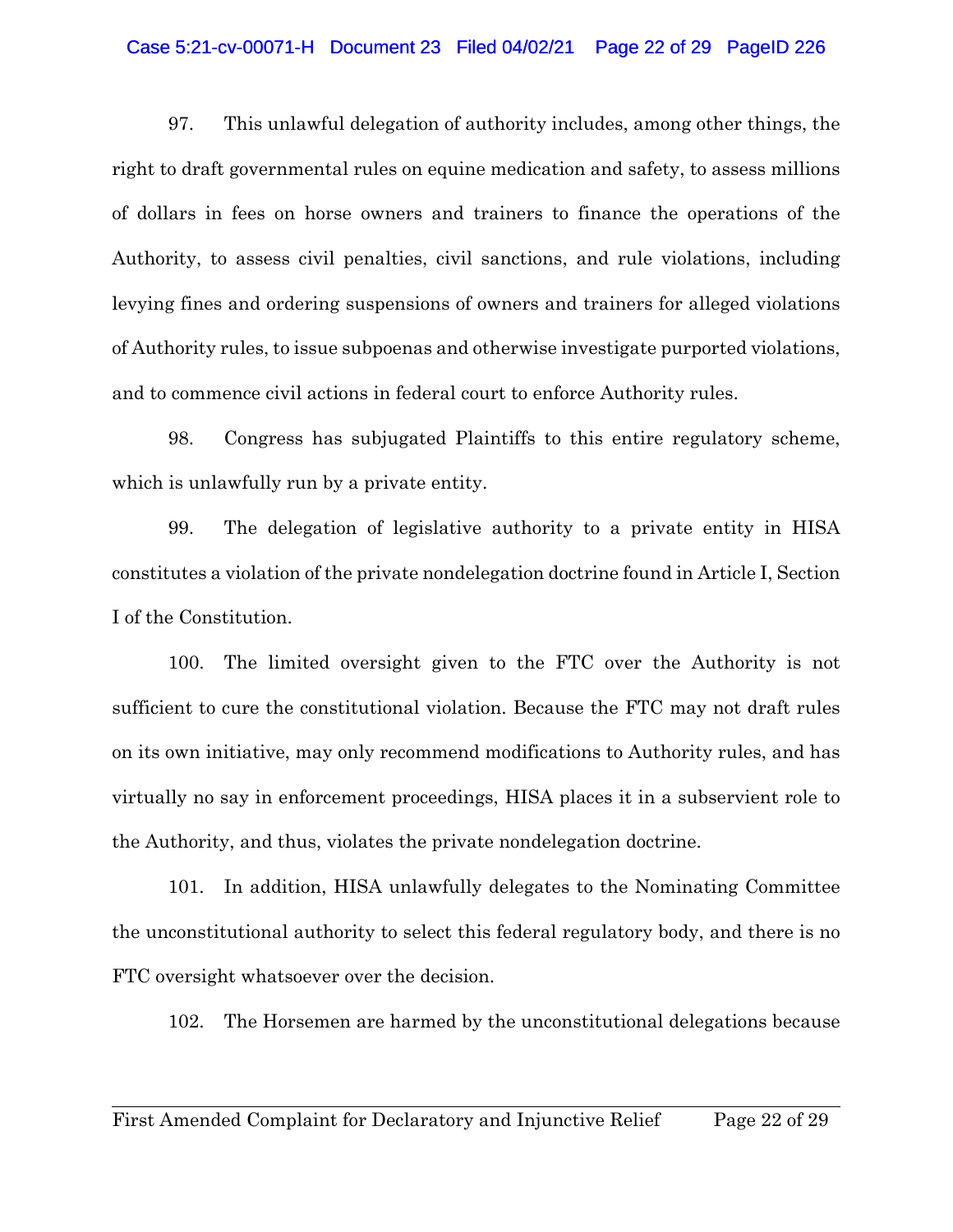they are subject to a regulatory process that they are forced to finance with fees imposed on them by the Authority. Also, the Horsemen are harmed because they are subject to new and onerous Authority rules on equine medication and safety that change and supersede the State Racing Commission rules on which their training and racing businesses have long relied.

# **CLAIM II**

# **HISA violates Article I, Section I of the United States Constitution because it delegates legislative authority to a public entity without an intelligible principle**.

103. The allegations in all preceding paragraphs are incorporated herein by reference.

104. When Congress delegates legislative authority to a public agency without giving it an "intelligible principle" to guide its discretion, it violates the public nondelegation doctrine found in Article I, Section 1 of the United States Constitution. *Gundy v. U.S.*, 139 S. Ct. 2116, 2123 (2019).

105. In the alternative, HISA's delegation of oversight powers to the FTC violates the public nondelegation doctrine because Congress failed to give it an "intelligible principle" to guide its discretion.

106. HISA gives the FTC no standards upon which to base its decision to approve or disapprove rules proposed by the Authority. § 1204(c)(2), 134 Stat. at 3258. Its guidance is completely circular and unintelligible: it is told to look to rules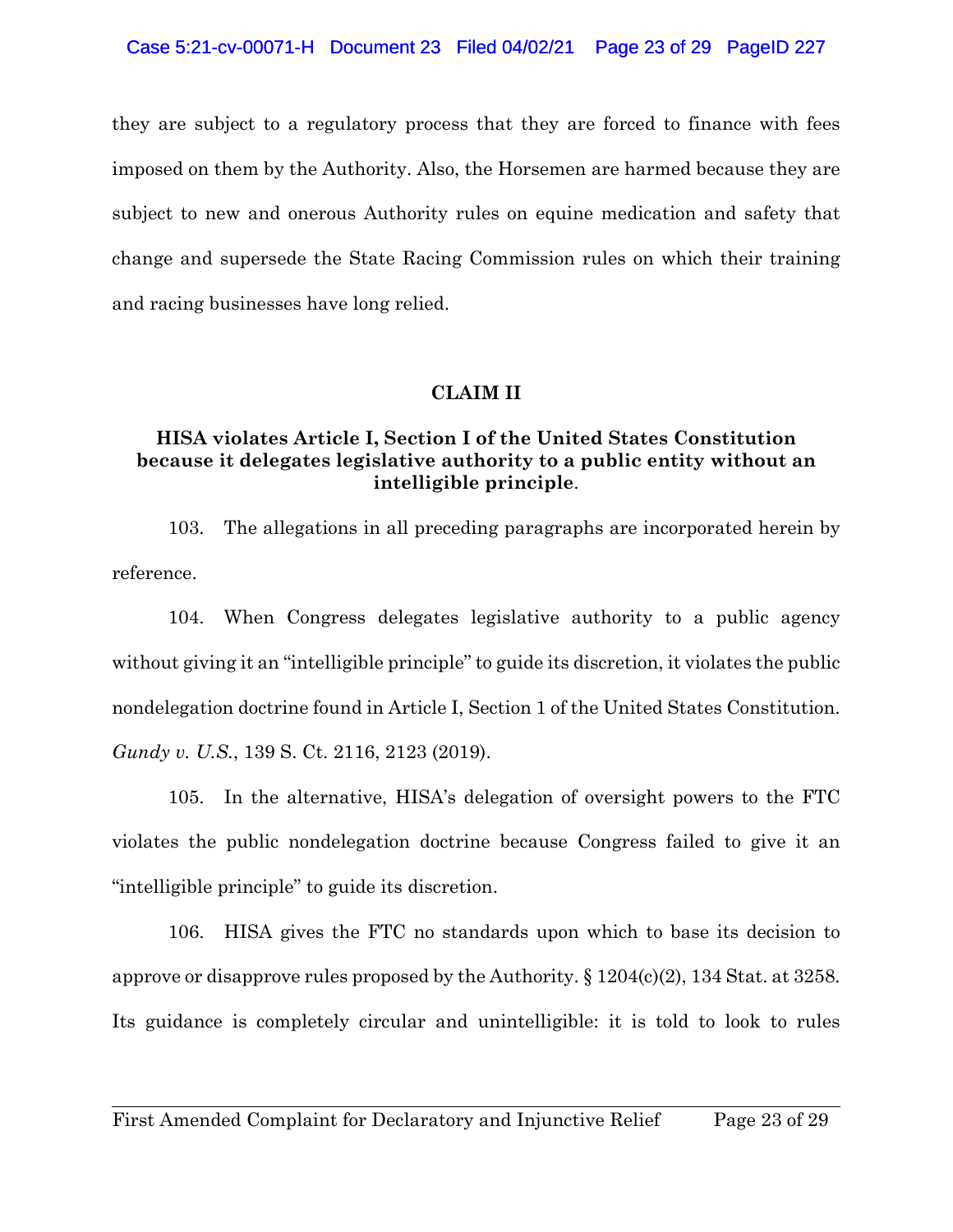## Case 5:21-cv-00071-H Document 23 Filed 04/02/21 Page 24 of 29 PageID 228

proposed by the Authority and approved by the FTC to determine whether to approve rules proposed by the Authority. It is also told to look at the Act, itself, but that guidance is also unintelligible. It does not point to a specific section of the Act. In Section 1204(a), HISA gives a list of topics on which the Authority may draft rules, but it provides no direction about what principles the FTC should follow in deciding whether to approve the proposed rules. 134 Stat. at 3257-58.

107. This unlawful delegation of legislative authority to the FTC subjects the Horsemen to onerous fees and regulations without any Congressional or meaningful governmental oversight. It, thus, violates the public nondelegation doctrine and harms the Horsemen.

108. In addition, if the Authority were considered a public, governmental entity, HISA's delegation of authority to it still would be unconstitutional because Congress also failed to give it an "intelligible principle" to guide its discretion.

109. HISA contains no "statement of purpose" and no "findings" provision. In Section 1204(a), HISA gives a list of topics on which the Authority may draft rules, but it provides no direction about what principles the Authority should follow in doing so. 134 Stat. at 3257-58. The only instruction given to the Authority for its rulemaking authority is to "develop[ ] and implement[ ] a horseracing anti-doping and medication control program and a racetrack safety program . . . ." § 1203(a), 134 Stat. at 3253. But the Authority is given no "intelligible principle" to guide its discretion in creating the two programs.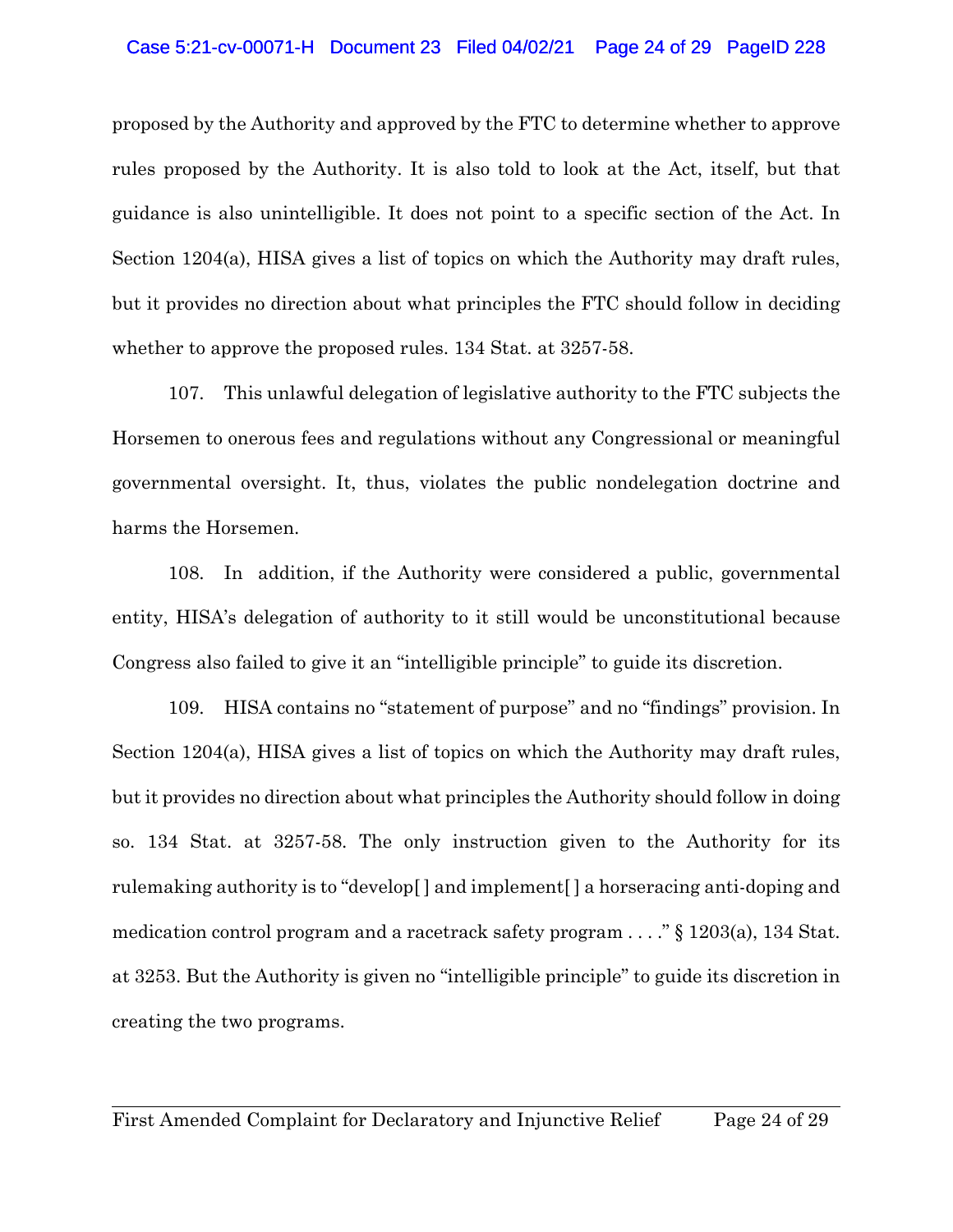110. Therefore, HISA violates the public nondelegation doctrine, subjects the Horsemen to onerous fees and regulations, and harms the Horsemen.

# **CLAIM III**

# **HISA violates the Appointments Clause found in Article II, Section 2, Clause 2 of the United States Constitution because the Authority is appointed by a private Nominating Commission.**

111. The allegations in all preceding paragraphs are incorporated herein by reference.

112. In the alternative, if a court were to conclude that the grant of power to the Authority was sufficient to render it a public entity, it would still be unconstitutional because appointment of its Board of Directors violates the Appointments Clause of the United States Constitution.

113. Under the Appointments Clause, only the president, a head of a department, or a court of law may appoint an officer of the United States. U.S. Const. Art. II, Sec. 2, Cl. 2.

114. If it were deemed public, the members of the Board of the Authority would be "Officers of the United States" because they "occupy a continuing position established by law" and "exercise[] significant authority pursuant to the laws of the United States". *Lucia v. SEC*, 138 S. Ct. 2044, 2051 (2018) (internal quotation marks omitted).

115. But the Authority Board members are not appointed by the president, a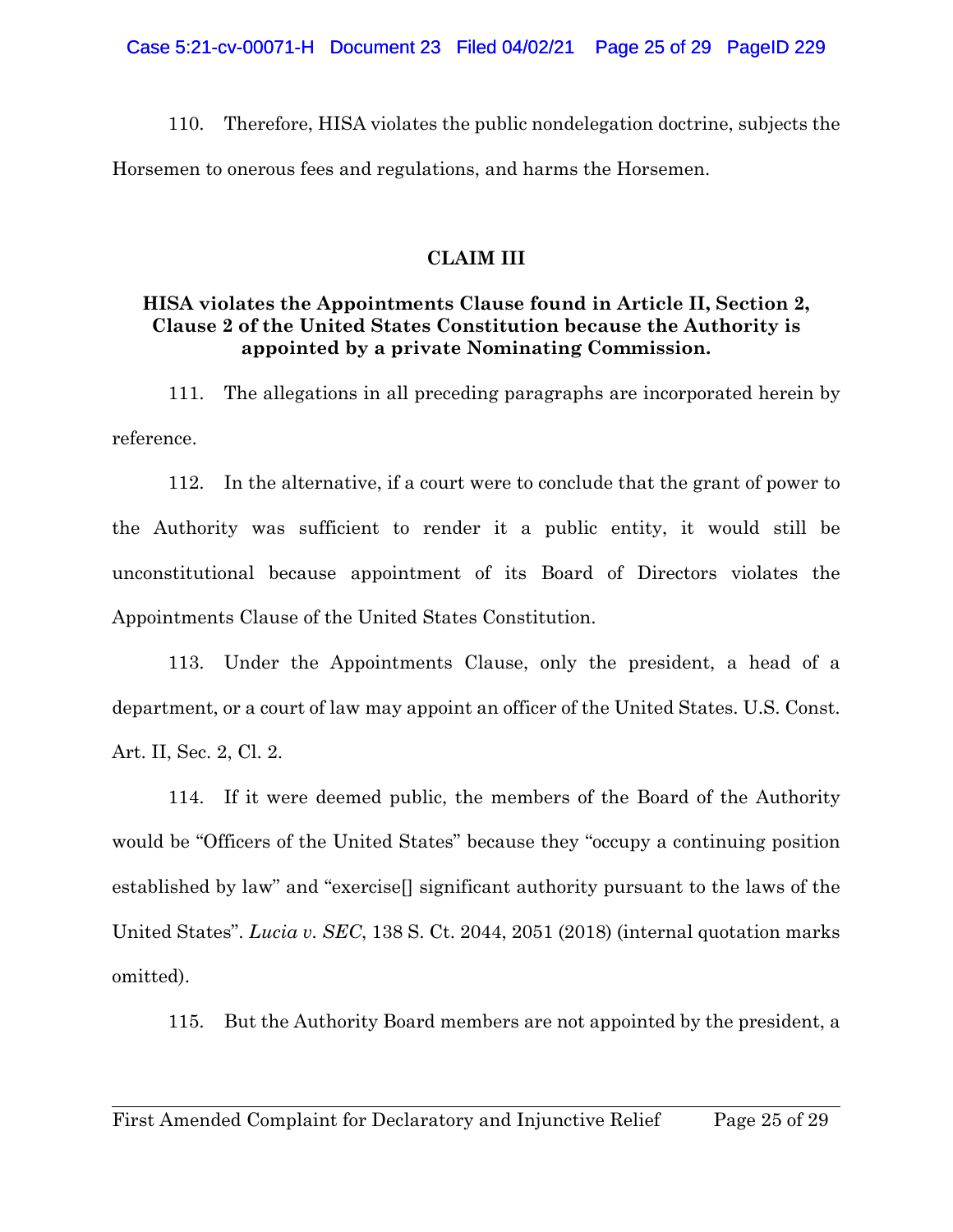## Case 5:21-cv-00071-H Document 23 Filed 04/02/21 Page 26 of 29 PageID 230

head of a department, or a court of law. Instead, they are appointed by a private Nominating Committee, which was also selected privately, with no governmental oversight, even before HISA was passed into law.

116. Therefore, in the alternative, the appointment of the Authority violates the Appointments Clause.

117. The Horsemen are harmed by the unconstitutional appointment of the Authority because they are subject to a regulatory process that they are forced to finance with fees imposed on them by the Authority. Also, the Horsemen are harmed because they are subject to new and onerous Authority rules on equine medication and safety that change and supersede the State Racing Commission rules on which their training and racing businesses have long relied.

## **CLAIM IV**

# **HISA violates the Due Process Clause of the Fifth Amendment because interested participants in the horseracing industry are given regulatory power over their competitors in the industry.**

118. The allegations in all preceding paragraphs are incorporated herein by reference.

119. When Congress gives an "economically self-interested actor [the power] to regulate its competitors," it violates the Due Process Clause found in the Fifth Amendment. *Ass'n of Am. R.Rs. v. Dep't of Transp.*, 821 F.3d 19, 23 (D.C. Cir. 2016).

120. HISA designates four of the members of the Board of the Authority to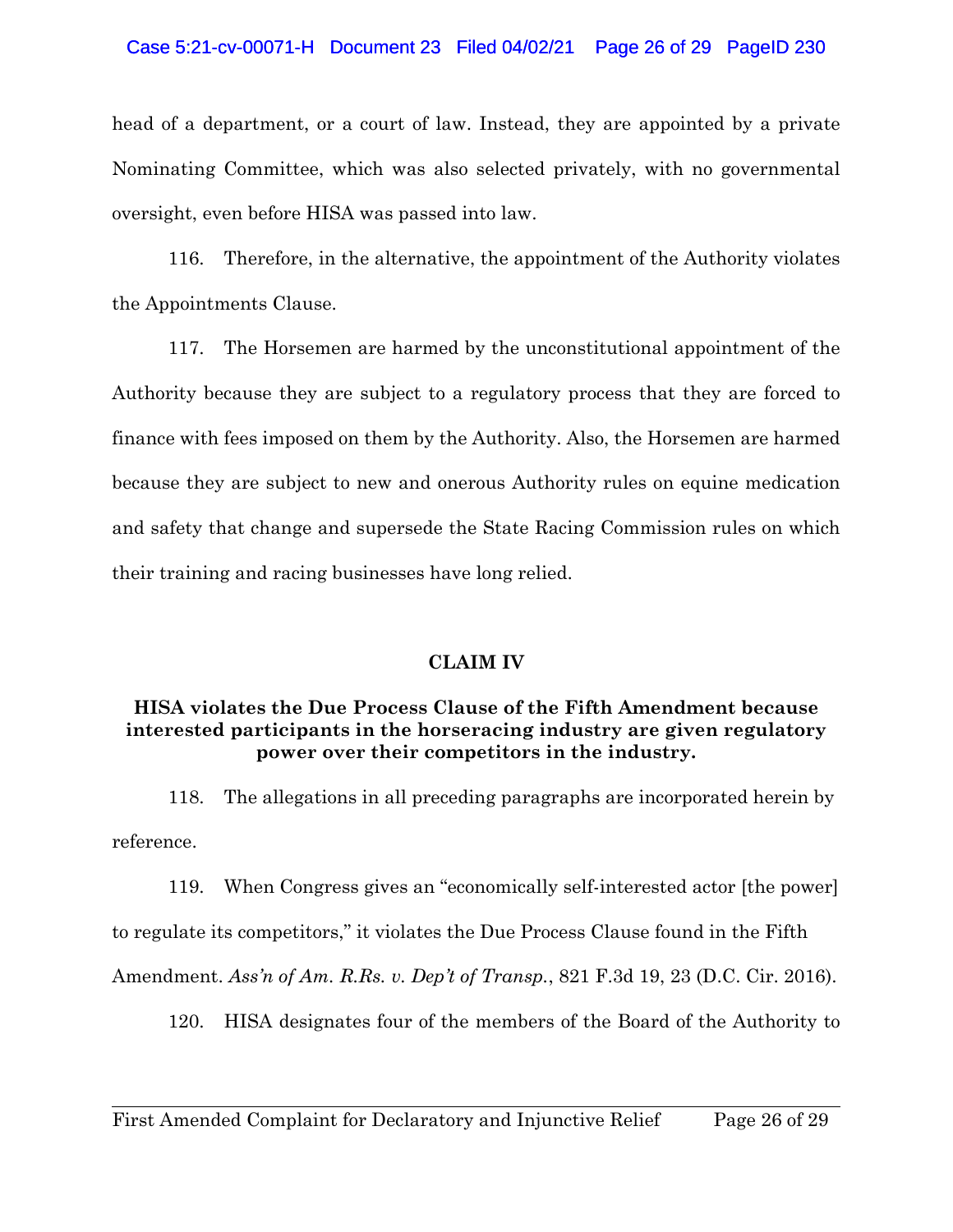### Case 5:21-cv-00071-H Document 23 Filed 04/02/21 Page 27 of 29 PageID 231

be economically self-interested actors, and they are given authority to regulate their competitors. § 1203(b)(1)(B), 134 Stat. at 3253-54.

121. More importantly, under HISA the entire Board of the Authority is selected by a private Nominating Committee. On information and belief, this private Nominating Committee was hand-picked by a small group of owners and trainers within the horseracing industry who supported passage of HISA, over the objections of thousands of owners and trainers represented by Plaintiffs, who will be regulated by HISA.

122. On information and belief, the businesses of the small group of owners and trainers will thrive as a result of HISA. Meanwhile, HISA will harm thousands of horsemen and drive many of them out of the industry by artificially increasing the costs and fees of participation and by eliminating the use of therapeutic medication prescribed by veterinarians for the health and safety of horses.

123. By granting these self-interested actors the authority to regulate their competitors, Congress violated the Due Process Clause and harmed Plaintiffs by creating a regulatory body that will increase their fees, diminish the value of many of their horses, and otherwise subject them to onerous regulations.

# **PRAYER FOR RELIEF**

Plaintiffs respectfully request that this Court:

a. Declare that HISA's delegation of legislative authority to the Horseracing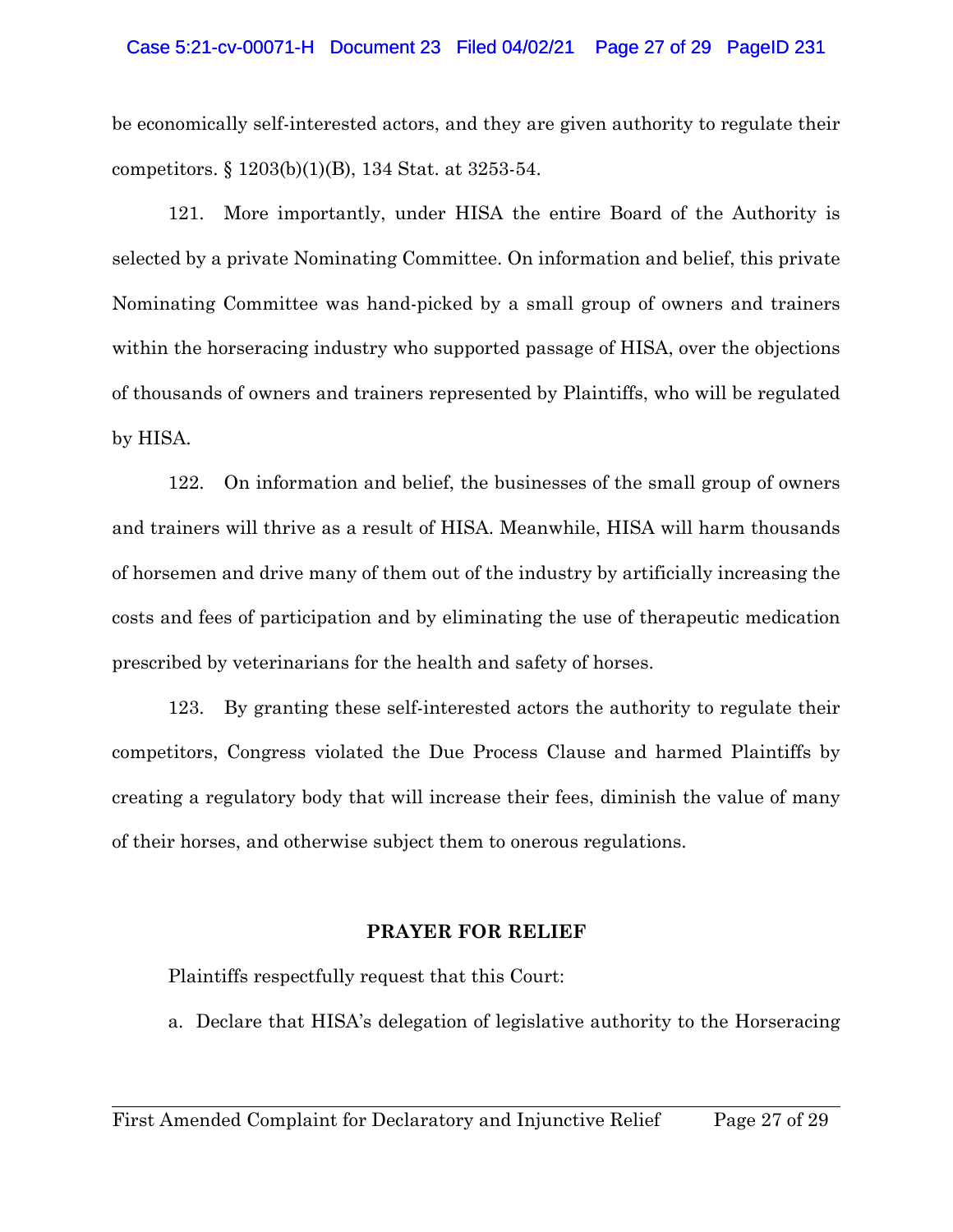### Case 5:21-cv-00071-H Document 23 Filed 04/02/21 Page 28 of 29 PageID 232

Integrity and Safety Authority is unconstitutional because it violates the private nondelegation doctrine;

b. In the alternative, declare that HISA's delegation of legislative authority to the Horseracing Integrity and Safety Authority violates the public nondelegation doctrine;

c. Declare that delegating legislative authority to the private Nominating Committee to select the Board members of the Authority violates the private nondelegation doctrine;

d. In the alternative, declare that delegating authority to the private Nominating Committee to select the Board members of the Authority violates the Appointments Clause of the Constitution;

e. In the alternative, declare that the delegation of legislative authority to the Federal Trade Commission and its Commissioners to oversee the Horseracing Integrity and Safety Authority violates the public nondelegation doctrine;

f. Declare that HISA violates the Due Process Clause of the Constitution because it gives economically self-interested actors the power to regulate their competitors;

g. Enjoin Defendants, preliminarily and permanently, from taking any action to implement the Horseracing Integrity and Safety Act of 2020;

h. Enjoin Defendants Black, Adams, Coleman, Cox, Dunford, Keating, and Schanzer, preliminarily and permanently, from appointing the Board of the